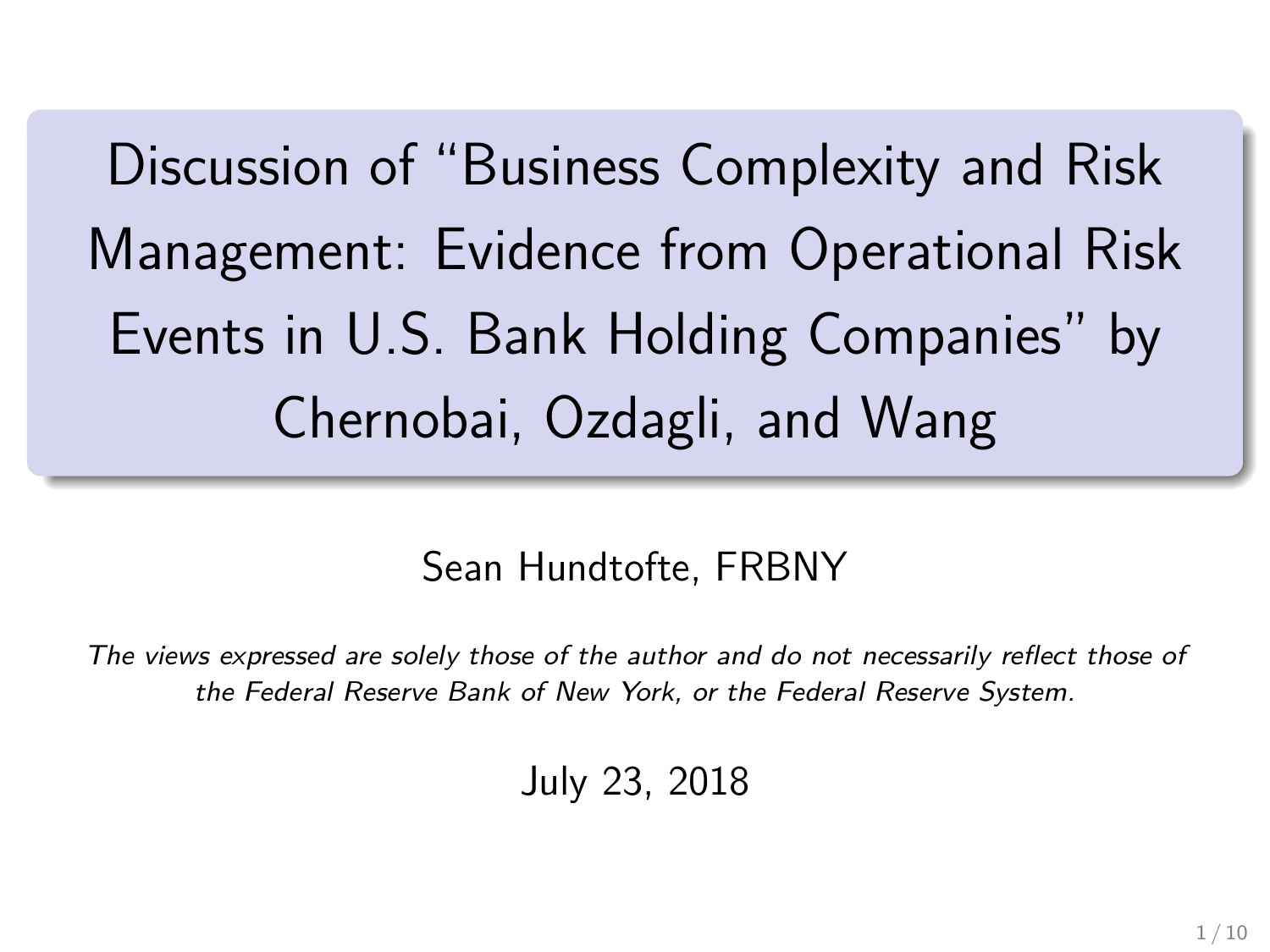**In Research Question: Does organizational complexity increase** operational risk for banks?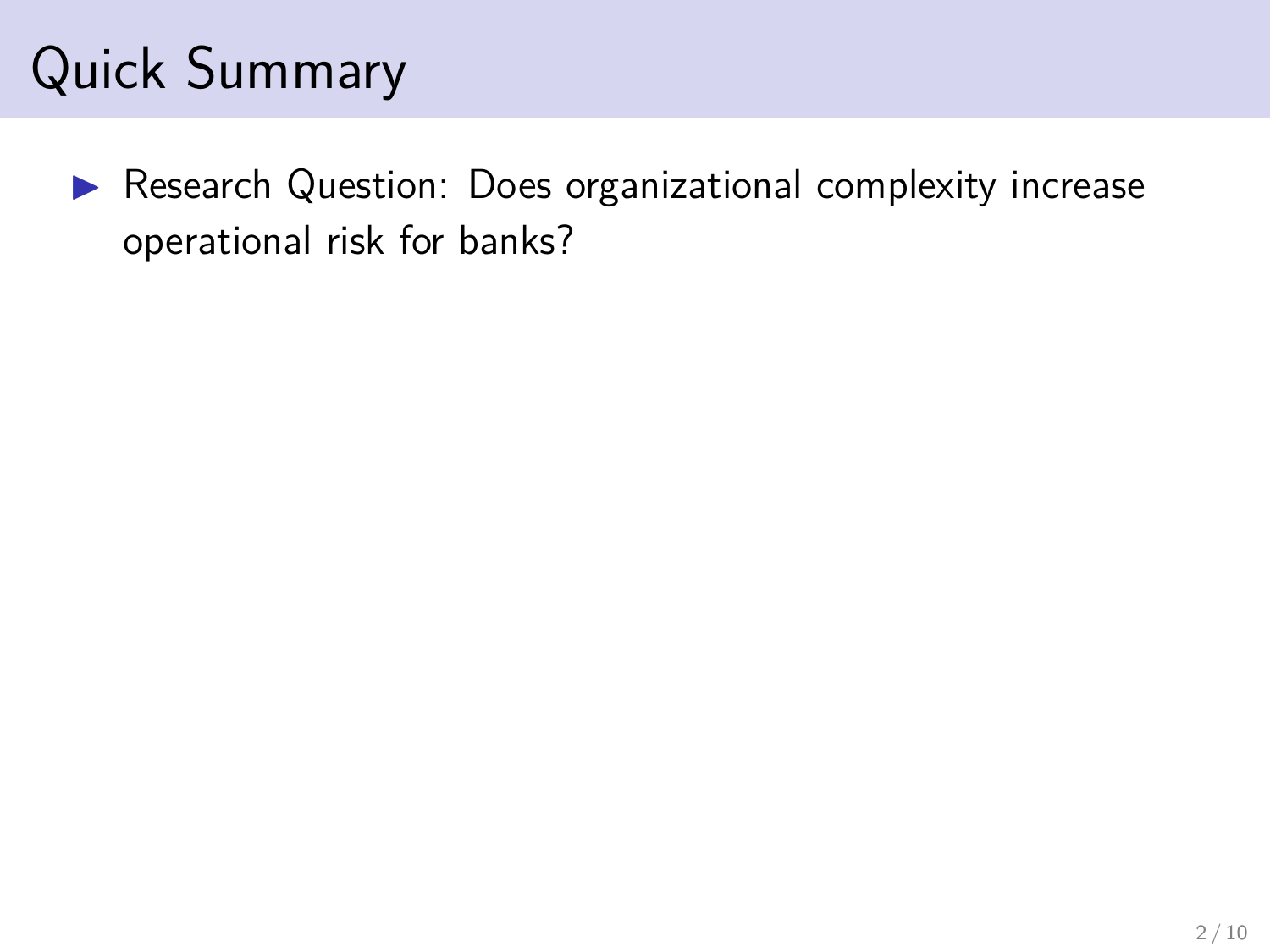- **In Research Question: Does organizational complexity increase** operational risk for banks?
- $\blacktriangleright$  How do they answer it:
	- *.* empirically examine operational risk events for BHCs over '90s and early '00s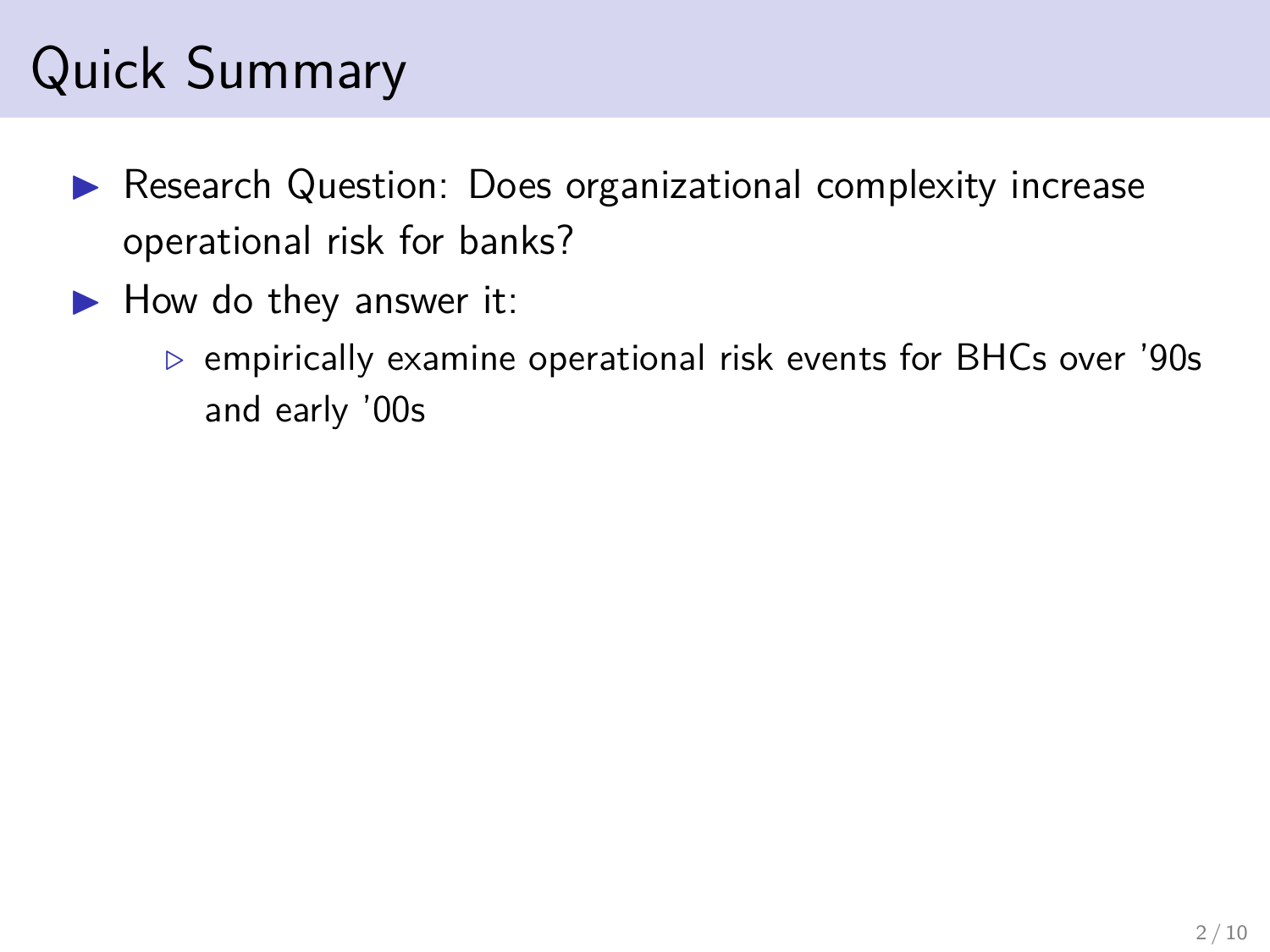- **In** Research Question: Does organizational complexity increase operational risk for banks?
- $\blacktriangleright$  How do they answer it:
	- *.* empirically examine operational risk events for BHCs over '90s and early '00s
	- *.* examine event frequency by previous diversification into "non-bank" activities
		- *.* Diff-in-Diff framework
		- *.* previous diversification ˜exposure to treatment of GLBA (predicts increases in non-bank activities)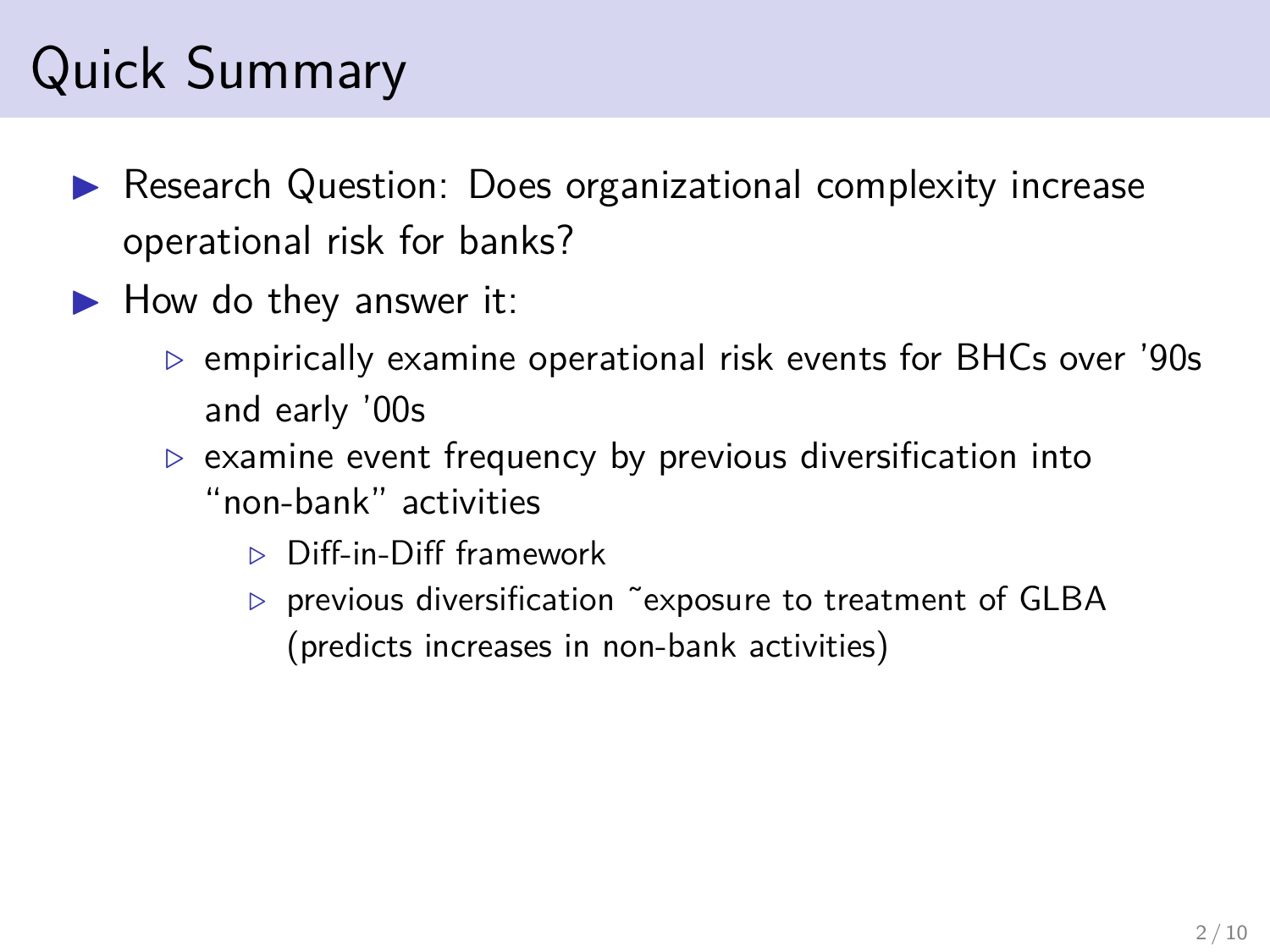- **In** Research Question: Does organizational complexity increase operational risk for banks?
- $\blacktriangleright$  How do they answer it:
	- *.* empirically examine operational risk events for BHCs over '90s and early '00s
	- *.* examine event frequency by previous diversification into "non-bank" activities
		- *.* Diff-in-Diff framework
		- *.* previous diversification ˜exposure to treatment of GLBA (predicts increases in non-bank activities)
- Answer: more complexity $\rightarrow$ more op. risk events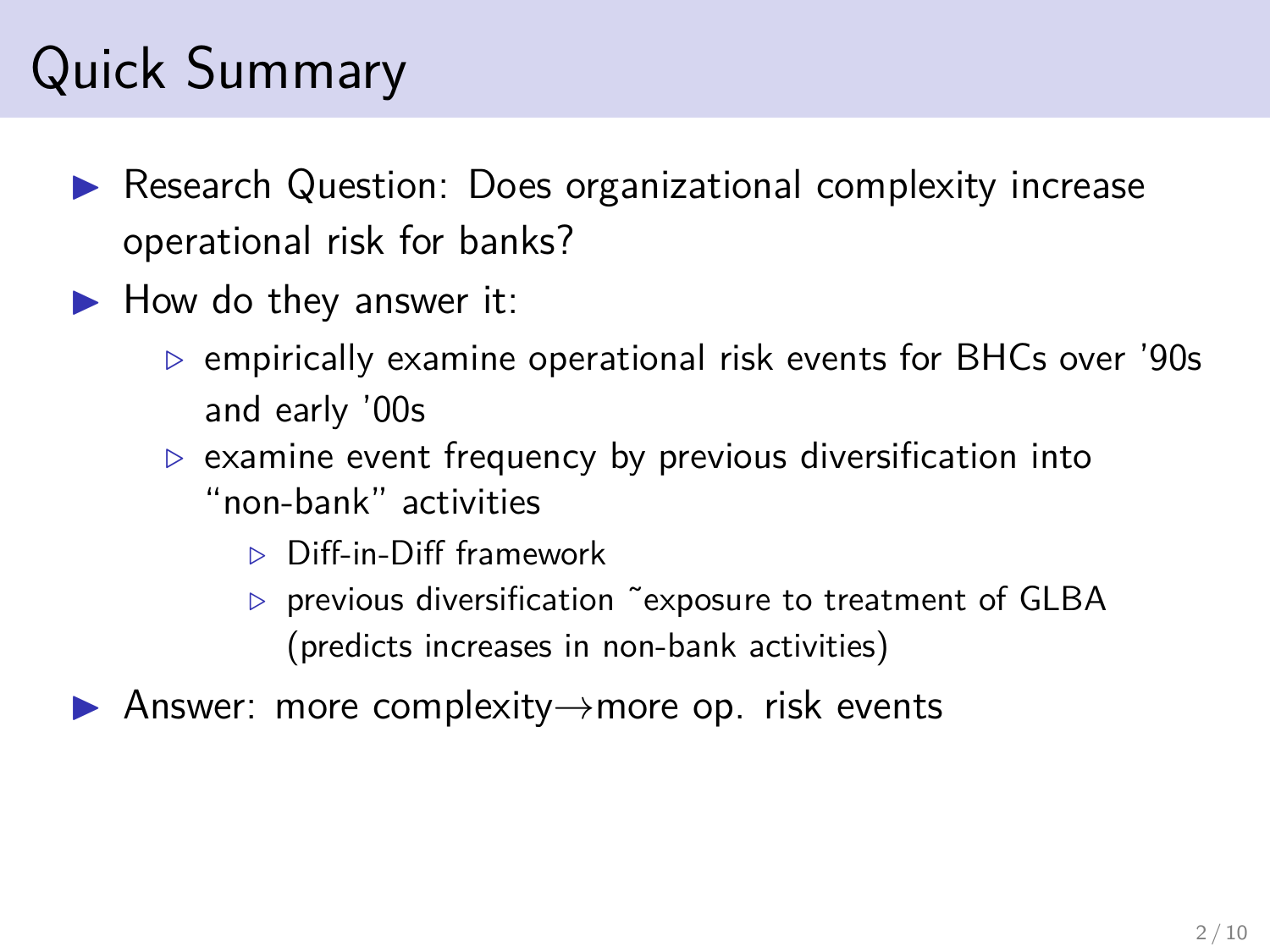- **In** Research Question: Does organizational complexity increase operational risk for banks?
- $\blacktriangleright$  How do they answer it:
	- *.* empirically examine operational risk events for BHCs over '90s and early '00s
	- *.* examine event frequency by previous diversification into "non-bank" activities
		- *.* Diff-in-Diff framework
		- *.* previous diversification ˜exposure to treatment of GLBA (predicts increases in non-bank activities)
- Answer: more complexity $\rightarrow$ more op. risk events
- $\blacktriangleright$  Why it's important:
	- *.* regulatory capital requirements ∝ complexity
	- *.* complexity and managerial failures versus strategic risk-taking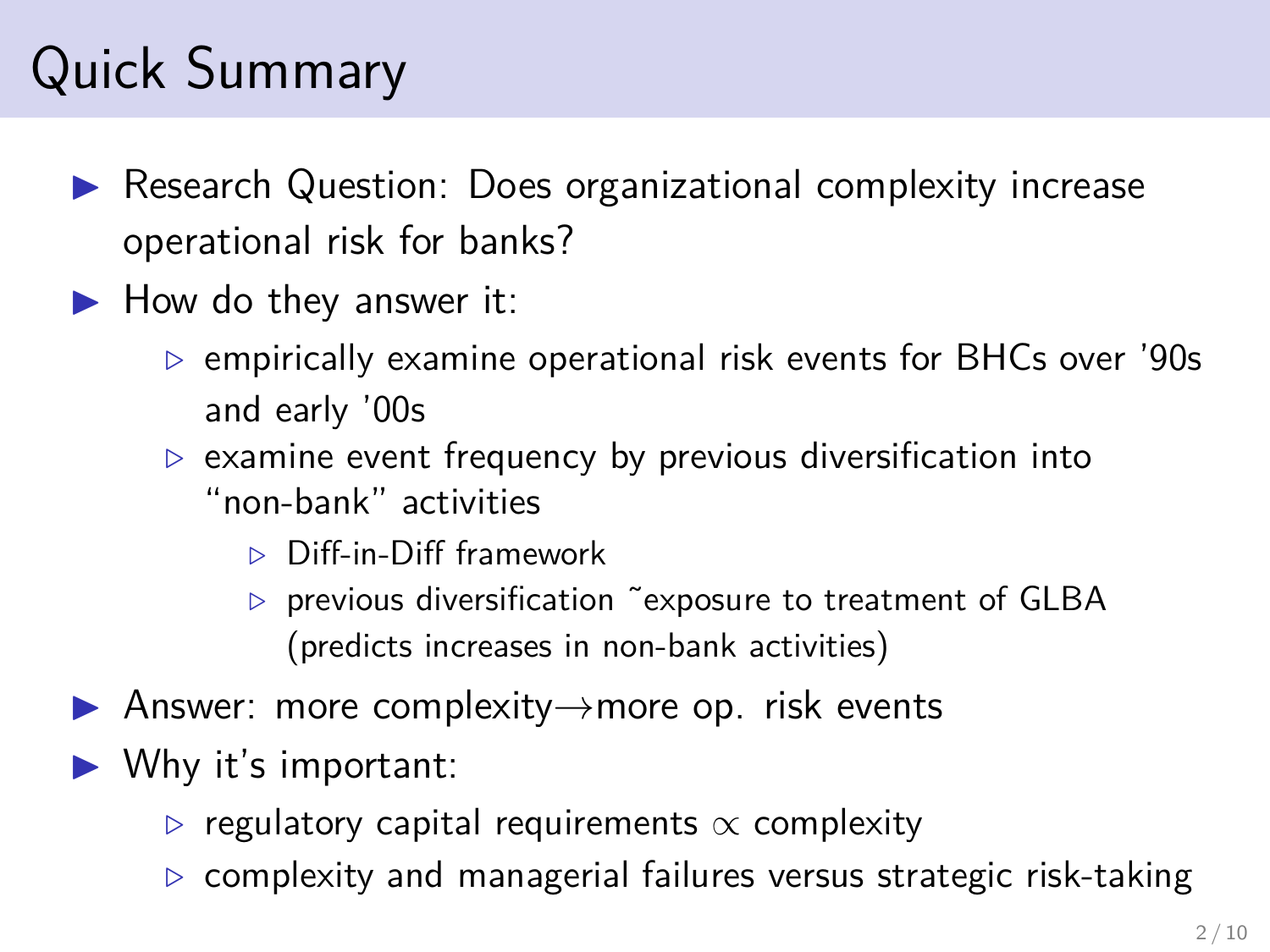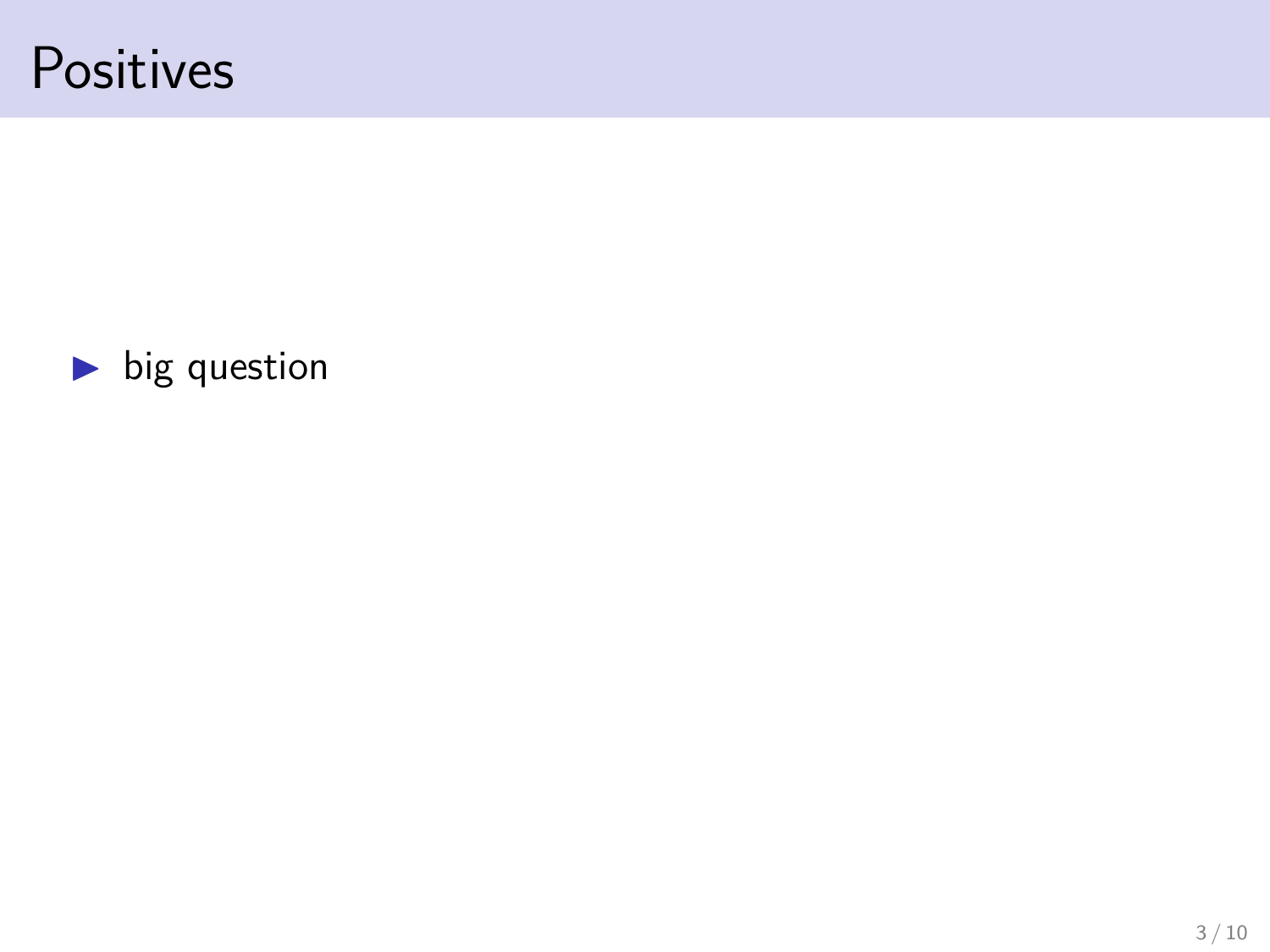- $\blacktriangleright$  big question
- $\blacktriangleright$  relatively understudied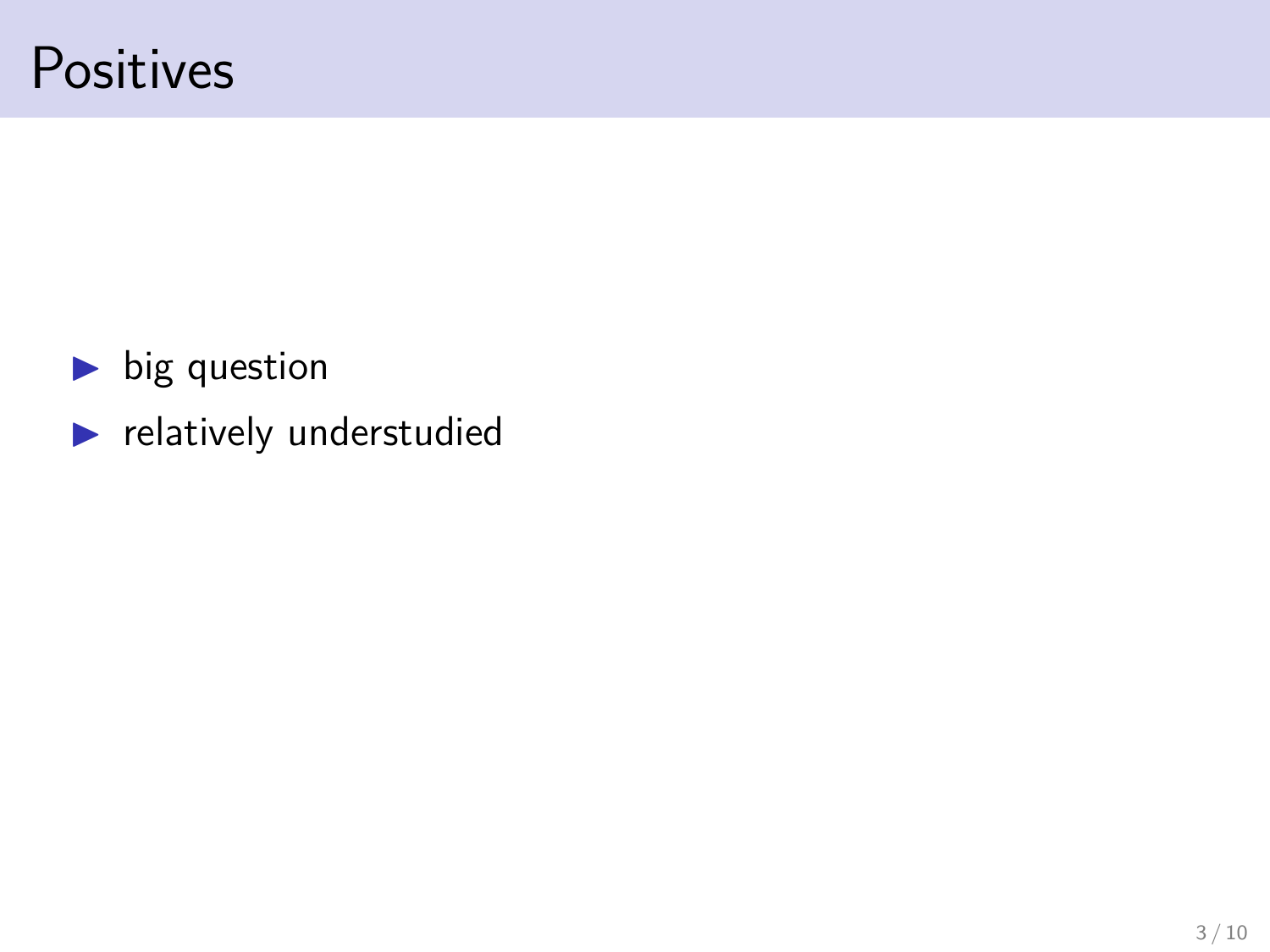- $\blacktriangleright$  big question
- $\blacktriangleright$  relatively understudied
- $\blacktriangleright$  negative outcomes more frequent by complexity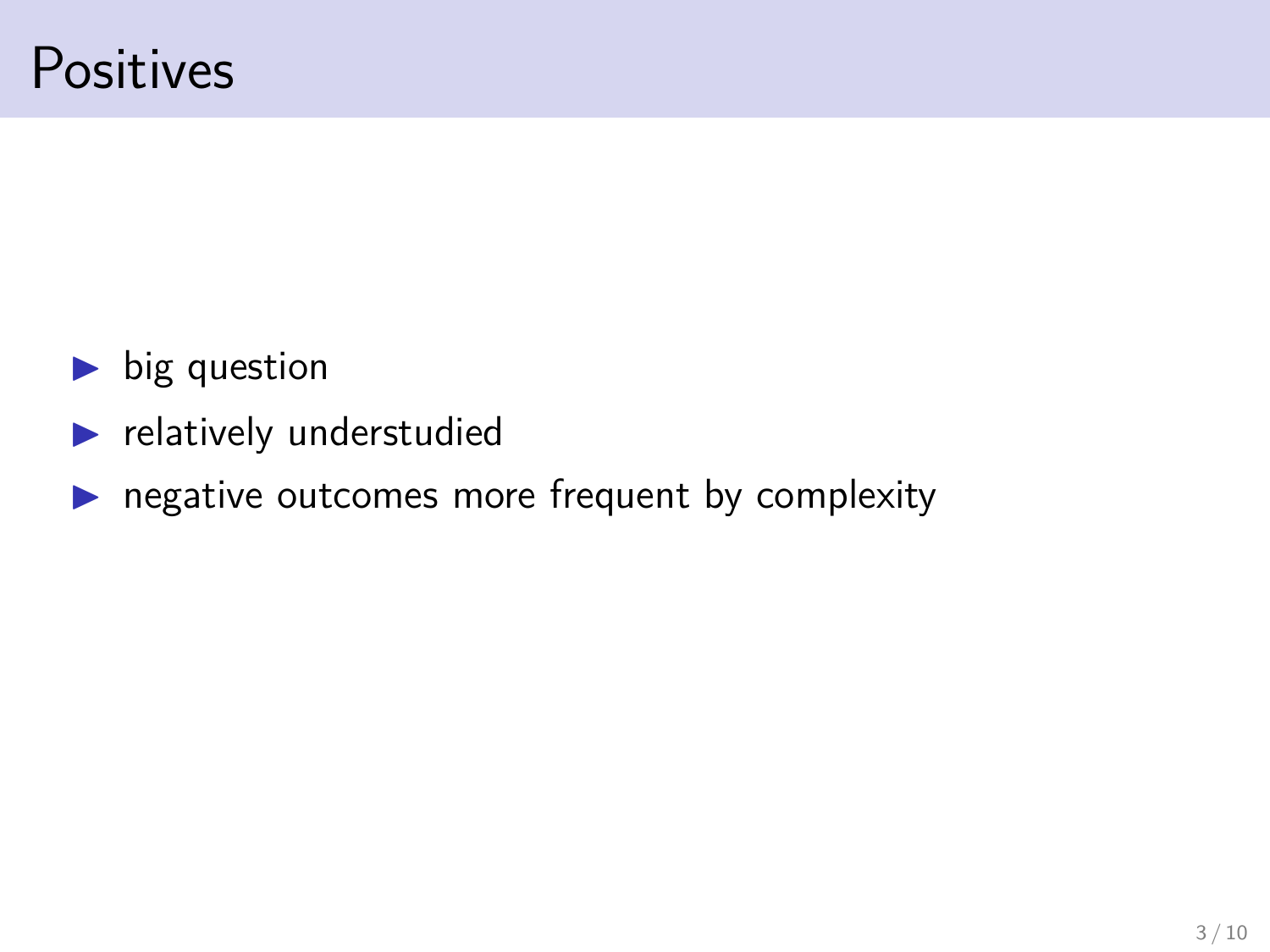- $\blacktriangleright$  big question
- $\blacktriangleright$  relatively understudied
- $\blacktriangleright$  negative outcomes more frequent by complexity
	- *.* new/different activities; managerial distraction/'scarcity'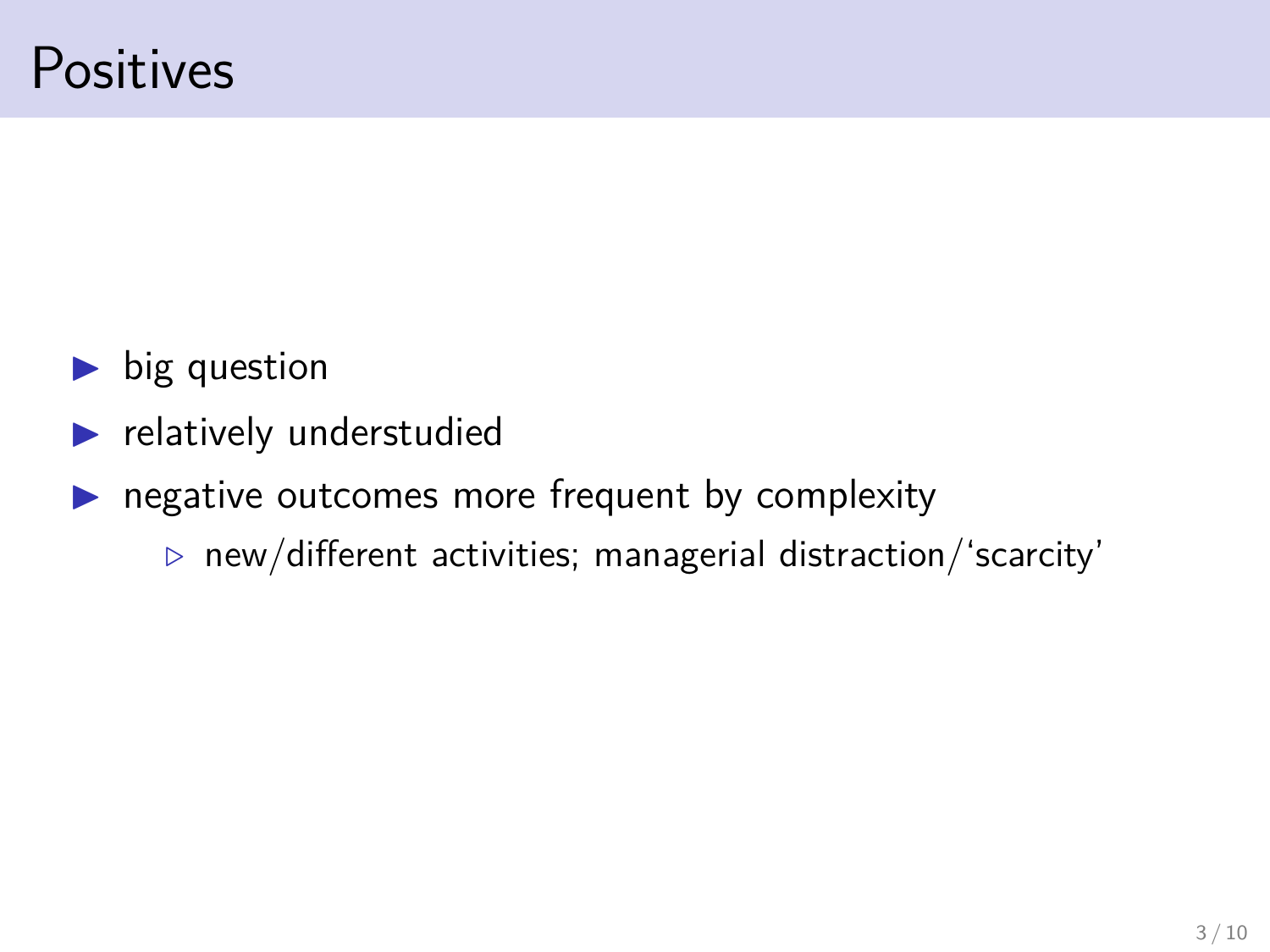- $\blacktriangleright$  big question
- $\blacktriangleright$  relatively understudied
- $\blacktriangleright$  negative outcomes more frequent by complexity
	- *.* new/different activities; managerial distraction/'scarcity'
	- *.* diseconomies of scope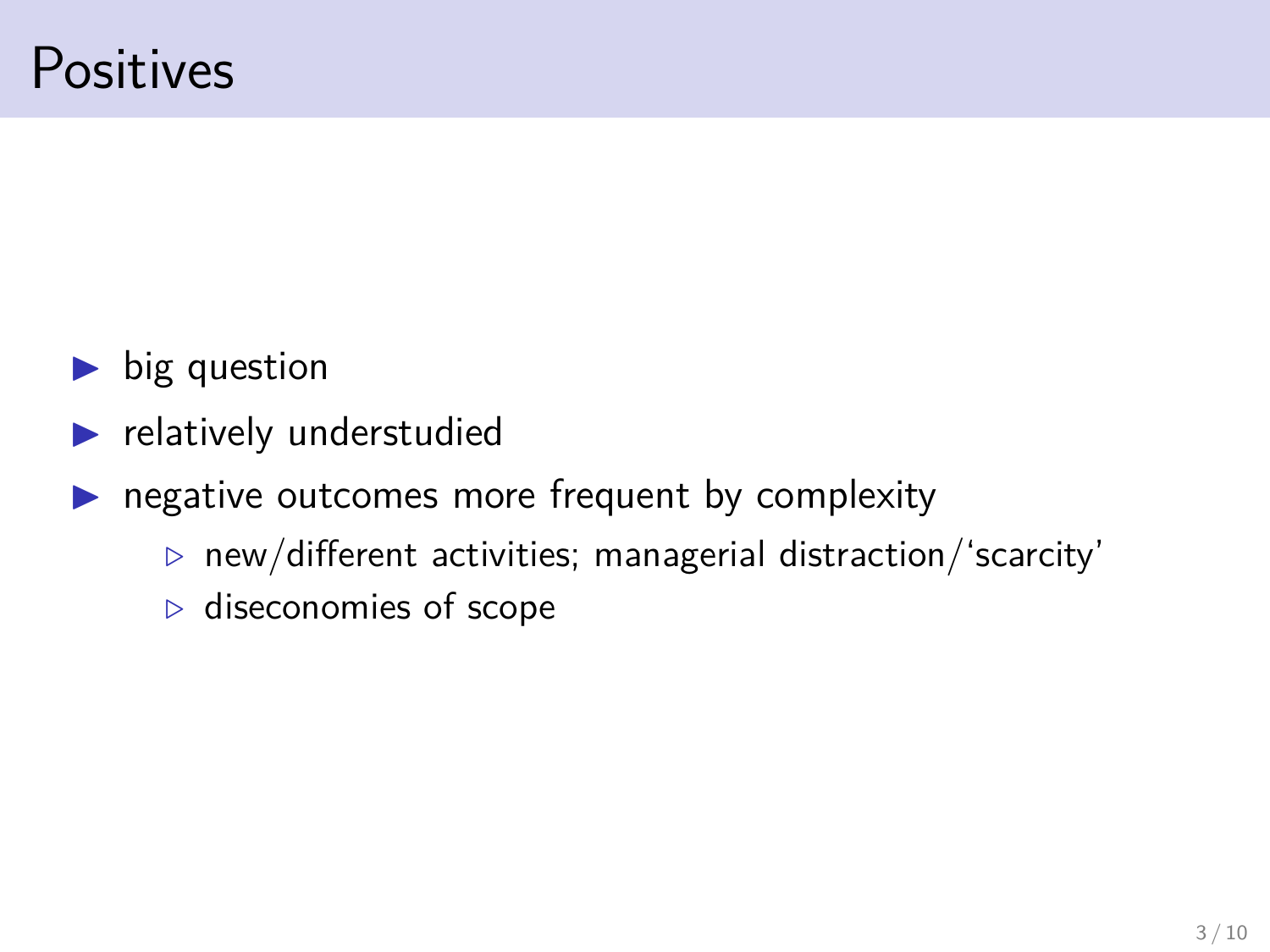

#### **1** How to interpret increase in Op. Risk. events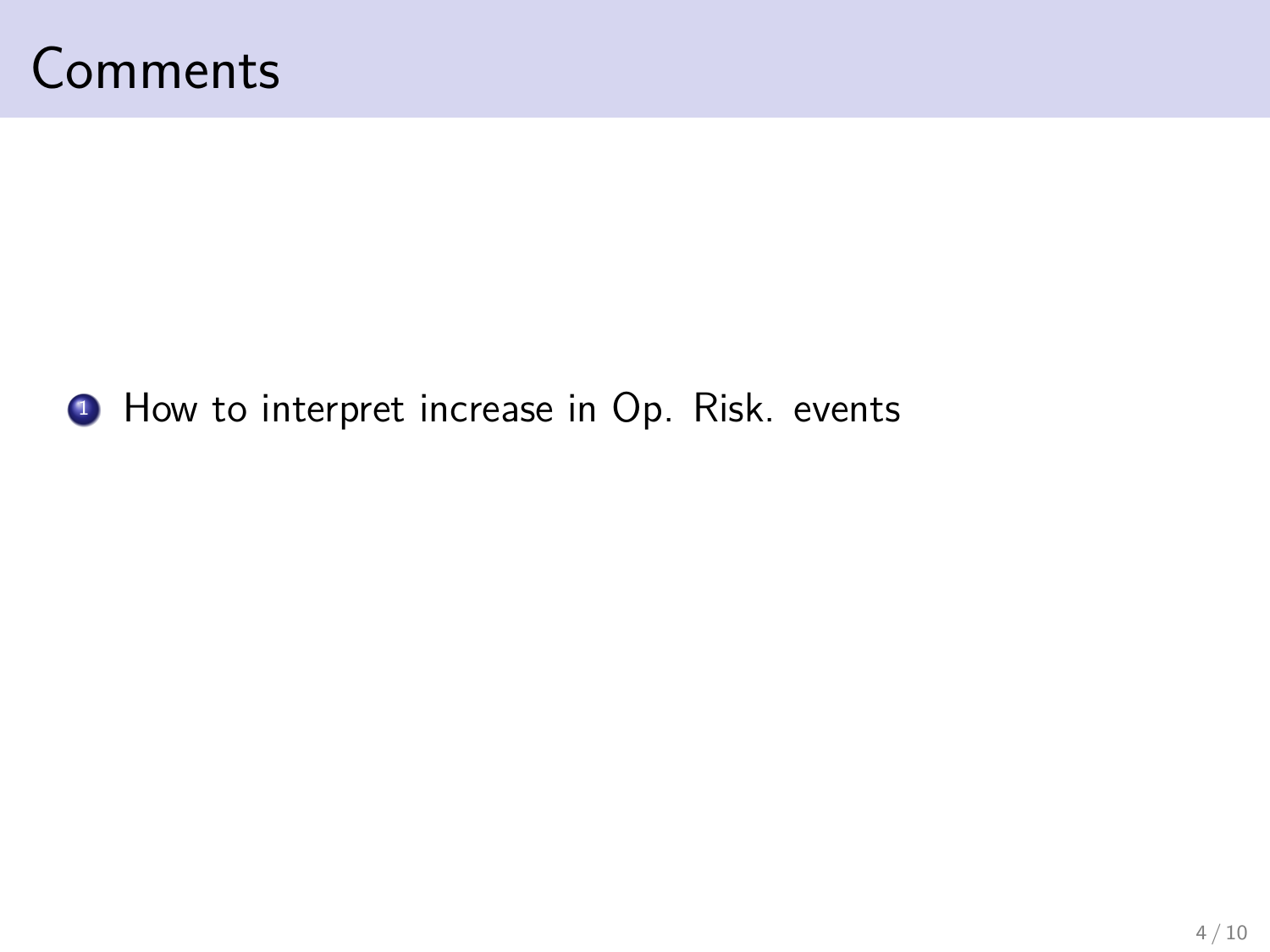- **1** How to interpret increase in Op. Risk. events
	- *.* Accidents happen? are these unforeseen mistakes or the results of choices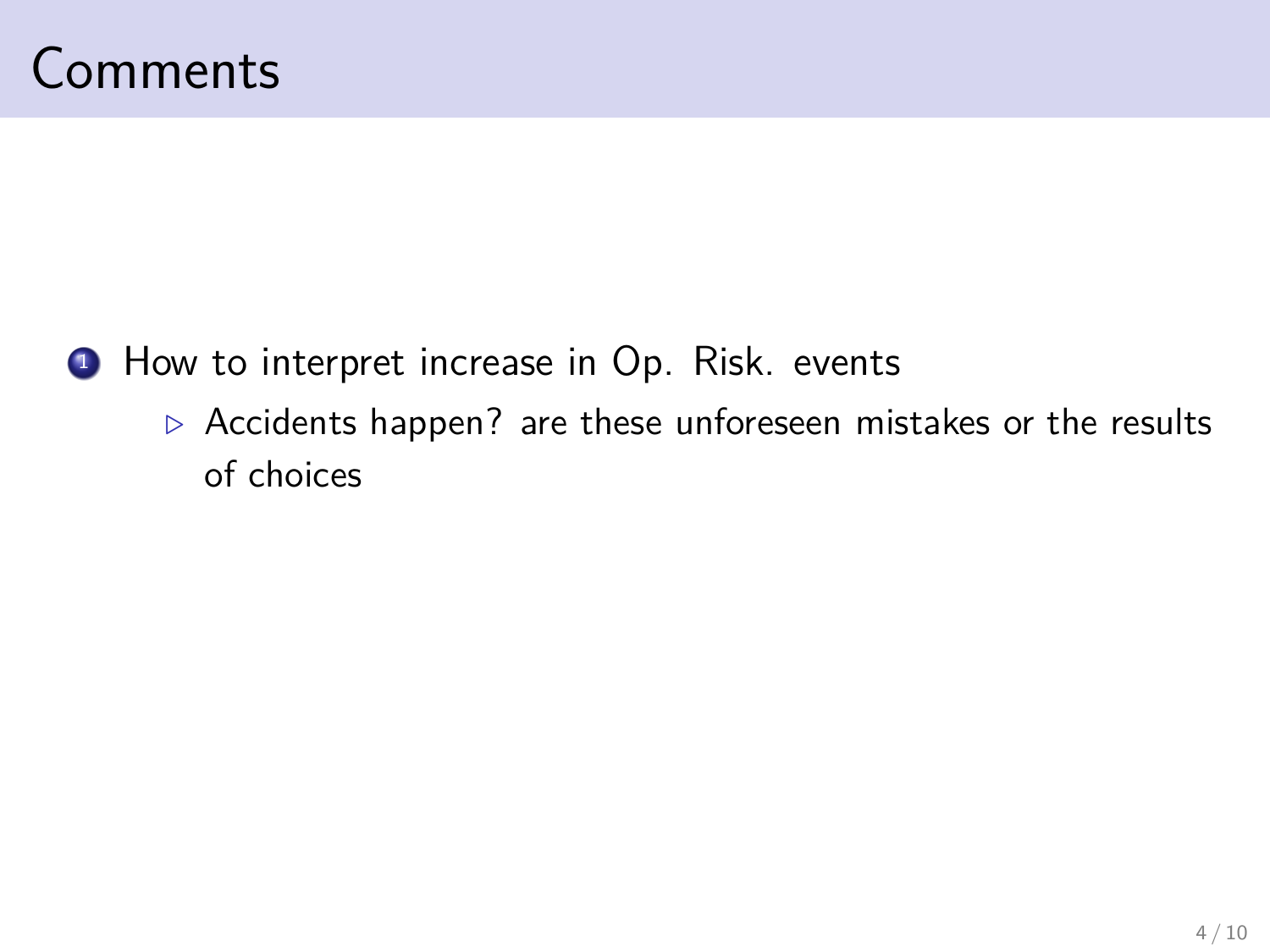- **1** How to interpret increase in Op. Risk. events
- <sup>2</sup> The "Natural Experiment" compared to ideal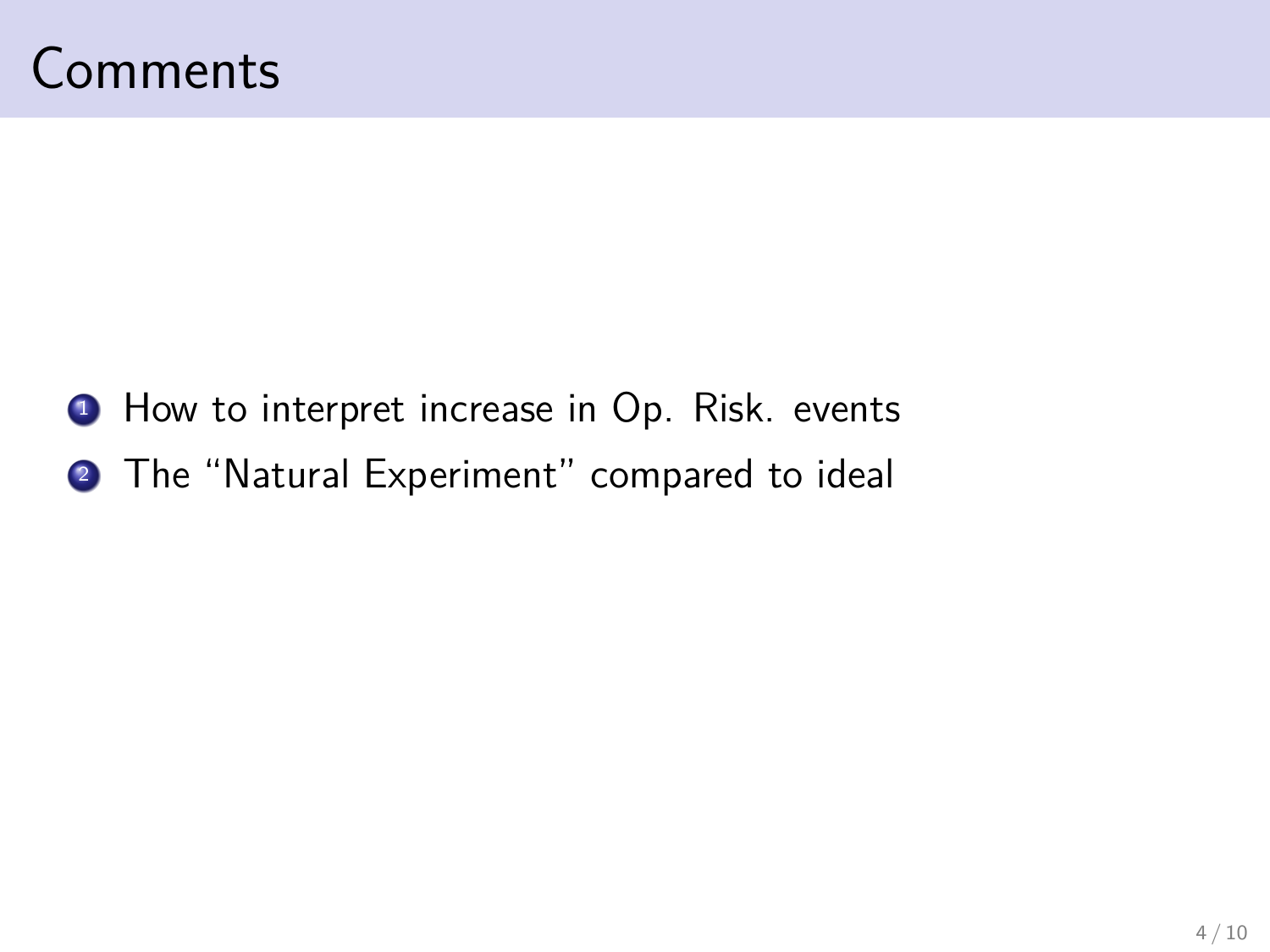- **1** How to interpret increase in Op. Risk. events
- <sup>2</sup> The "Natural Experiment" compared to ideal
	- $\triangleright$  gradual increase in complexity of some firms
	- *.* I imagine bank lobbying helped lead to GLBA
	- $\triangleright$  other correlates of pre-diversification and/or operational risk management
	- *.* implicit assumption that supervision (fines/selection from unobservable to observable events) orthogonal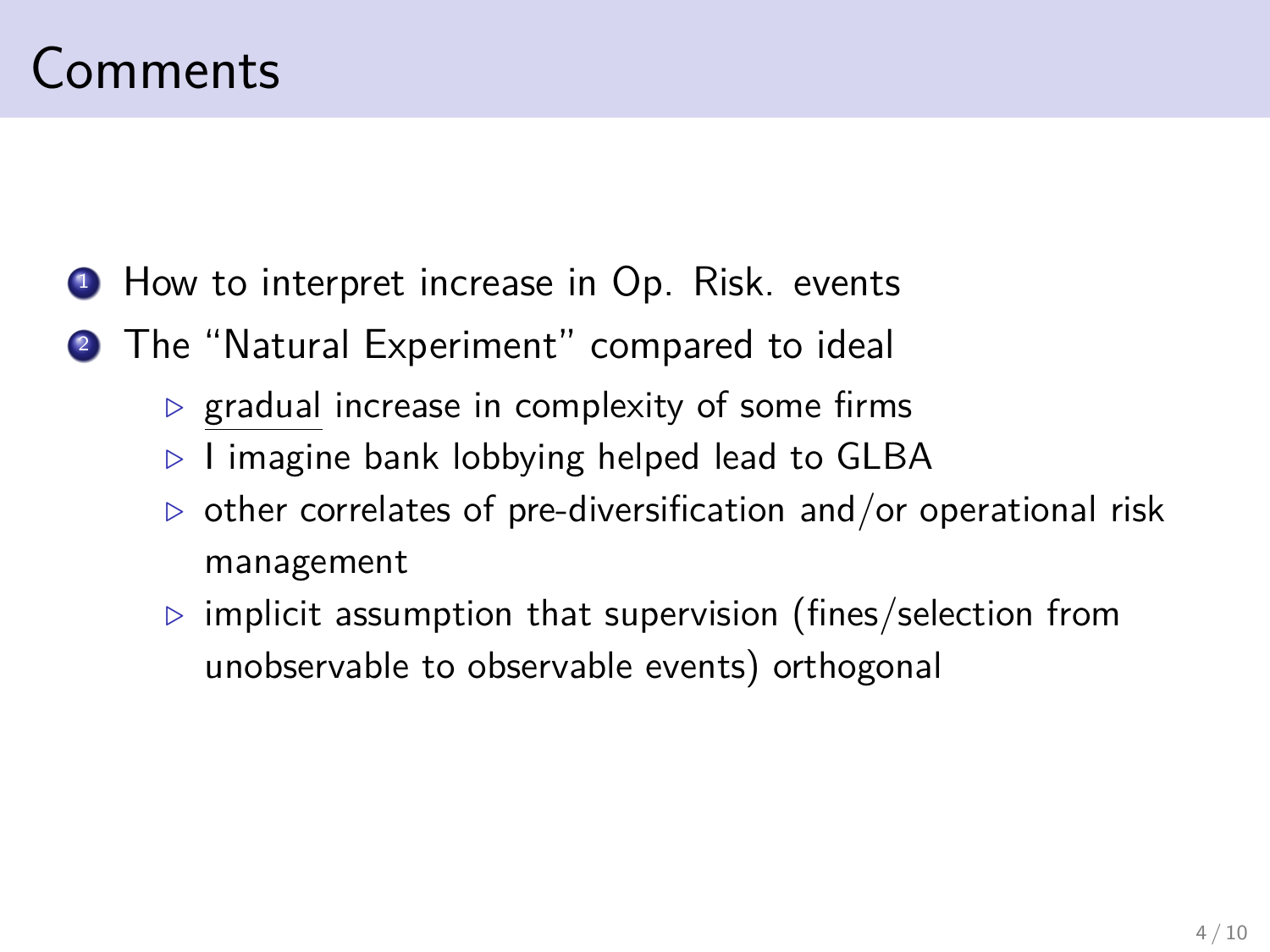- **1** How to interpret increase in Op. Risk. events
- <sup>2</sup> The "Natural Experiment" compared to ideal
- <sup>3</sup> Ex-ante versus ex-post nature of analysis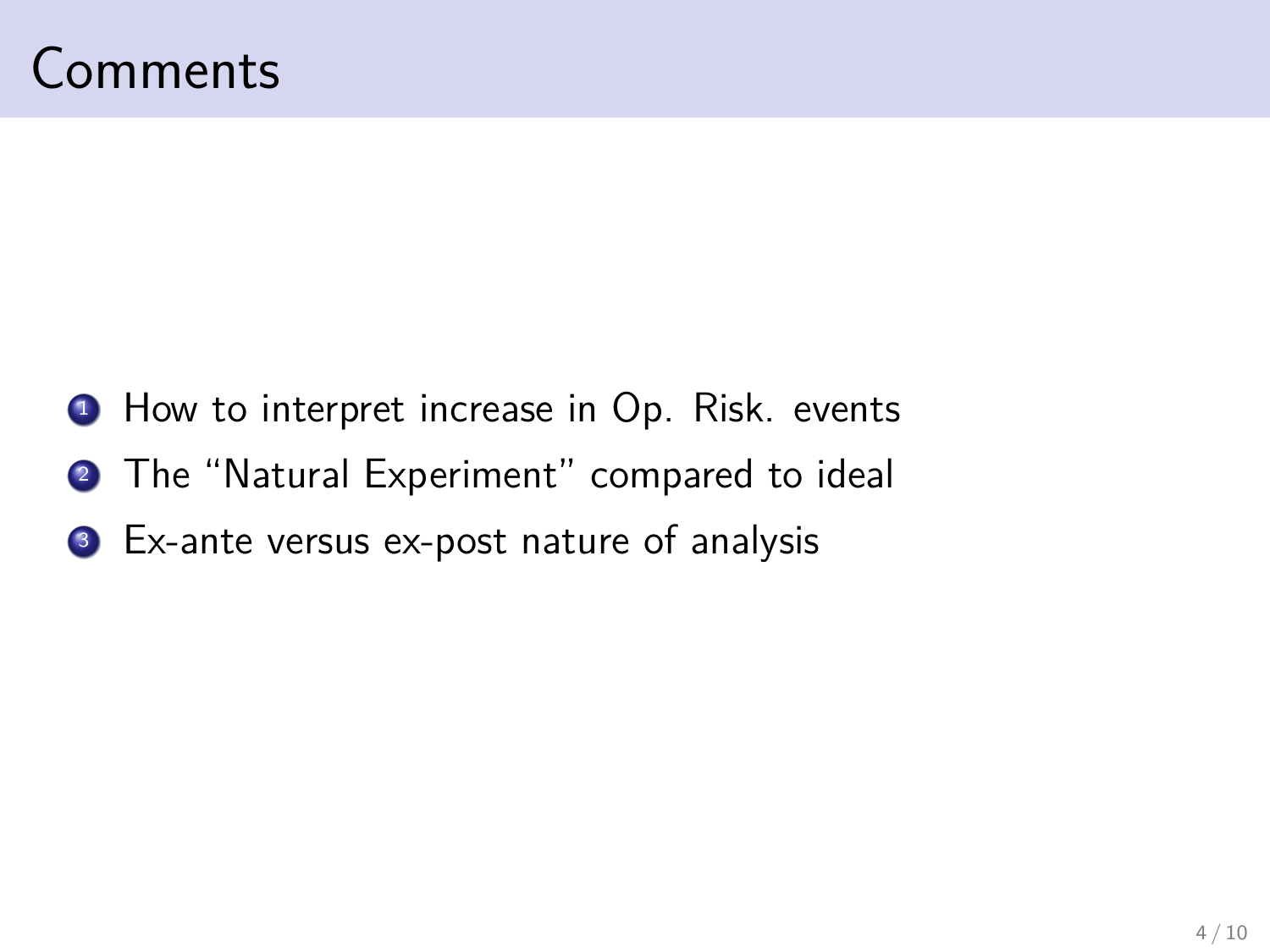# 1. What do we want to identify? Management Failures?

 $\triangleright$  much of narrative is as if resources are fixed and management chooses complexity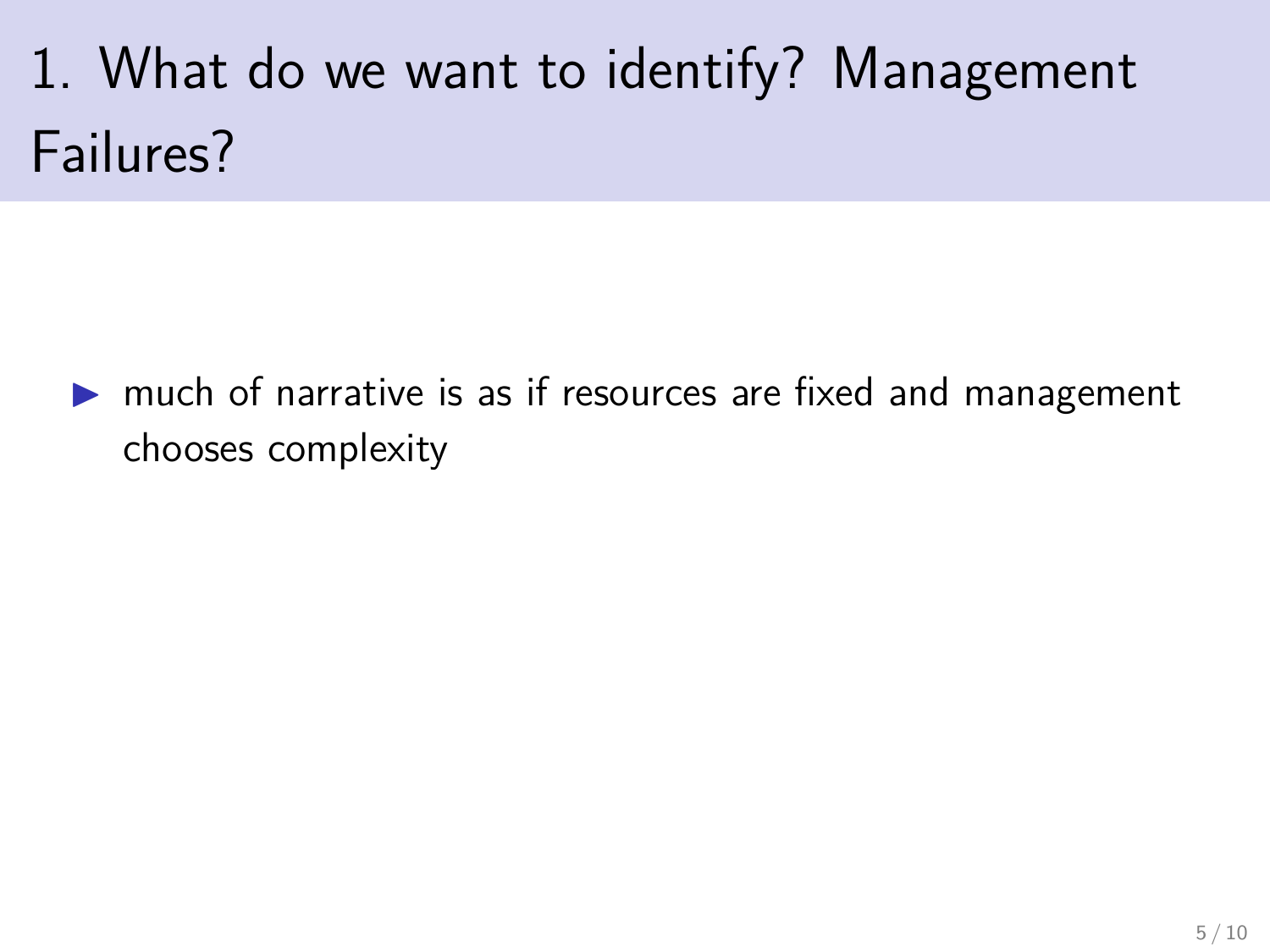# 1. What do we want to identify? Management Failures?

- $\triangleright$  much of narrative is as if resources are fixed and management chooses complexity
- $\triangleright$  imagine we observe increase in events so long as increase in resources for risk management *<* increase in complexity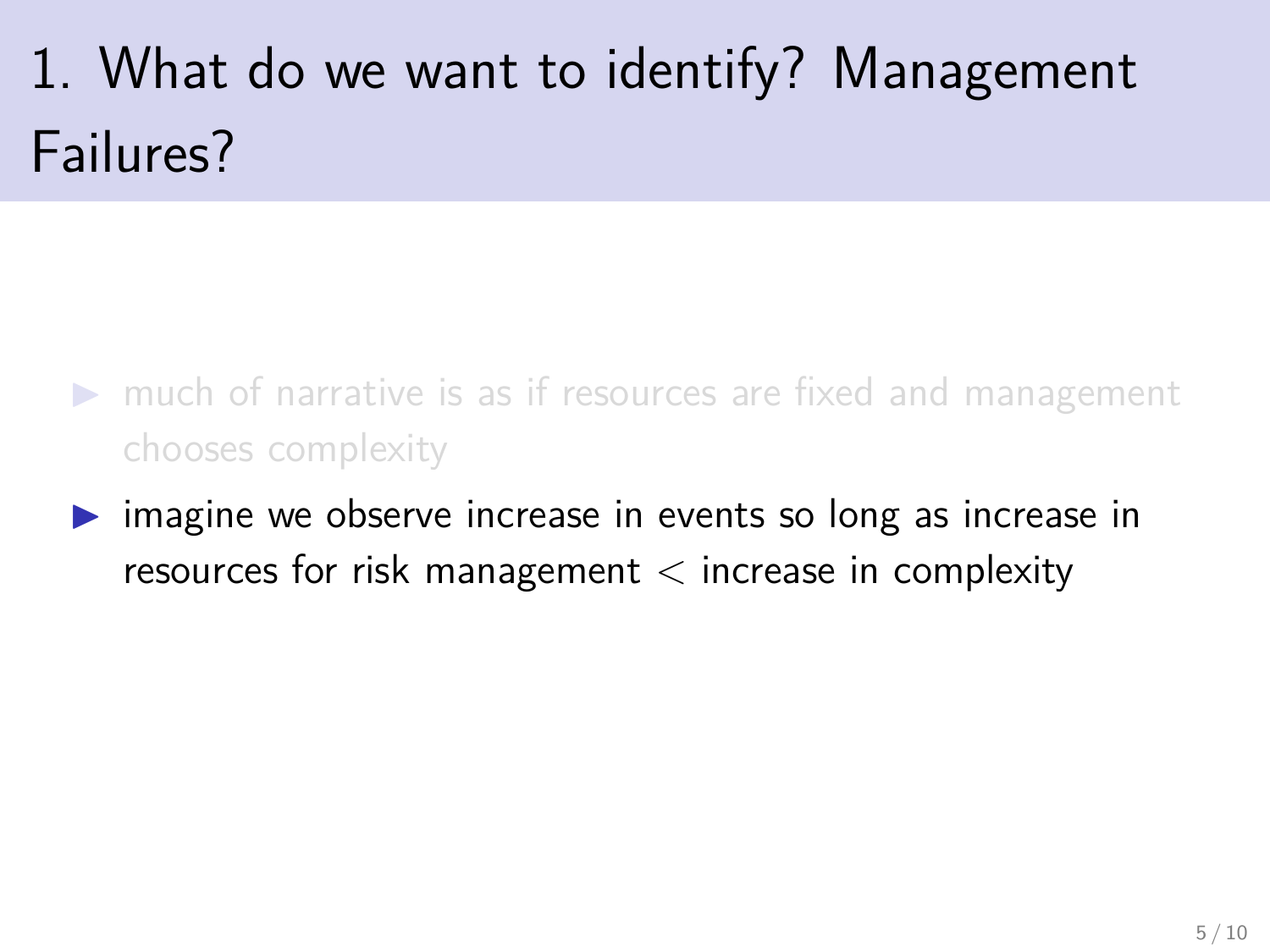# 1. What do we want to identify? Management Failures?

- $\triangleright$  much of narrative is as if resources are fixed and management chooses complexity
- $\triangleright$  imagine we observe increase in events so long as increase in resources for risk management *<* increase in complexity
- $\triangleright$  "management failure" is a bit muddied or overly broad for me: from inaction through to reduced effort from agency problems.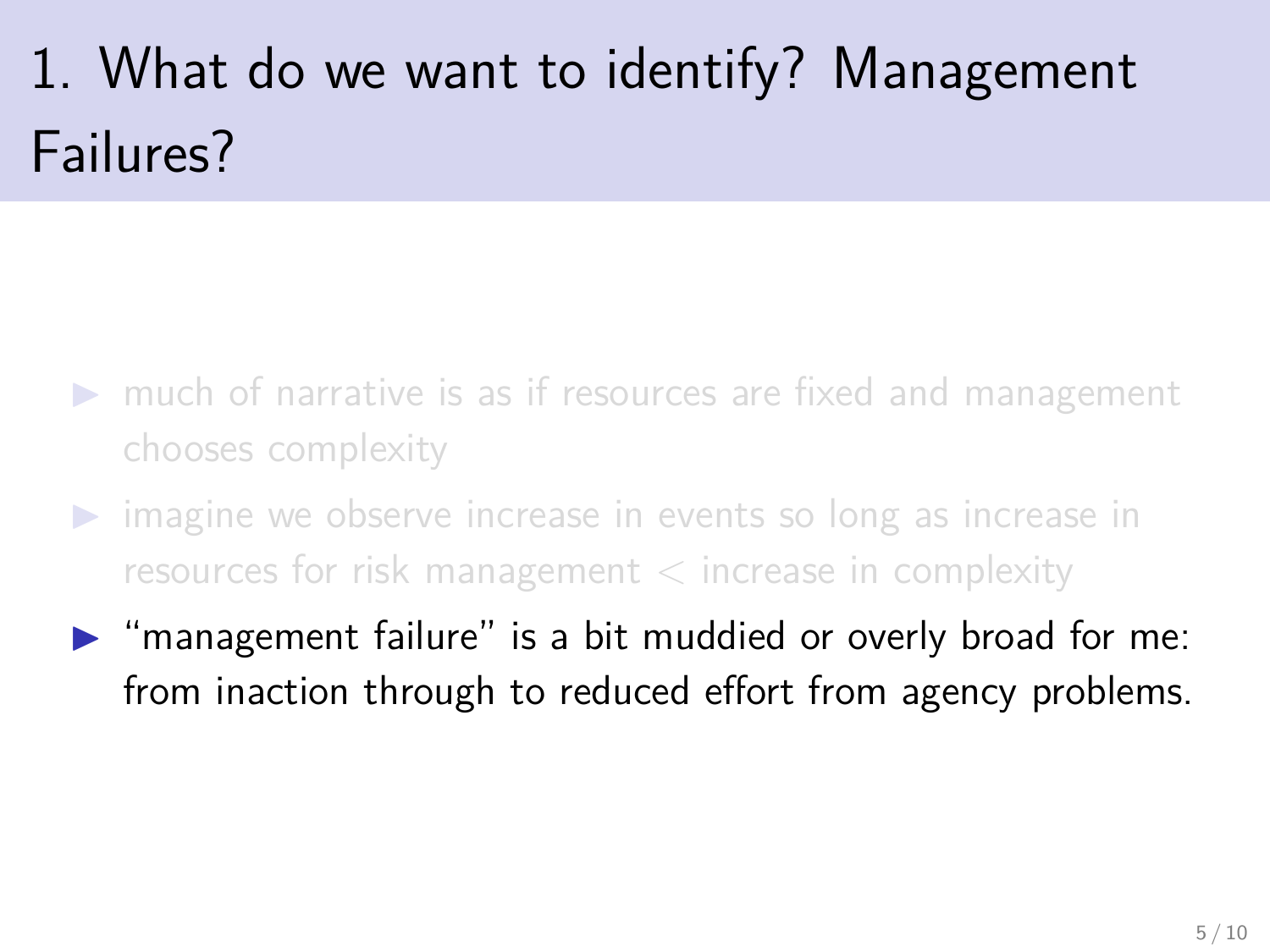$\blacktriangleright$  Task failures (unanticipated organizational realities) versus Choice (optimization)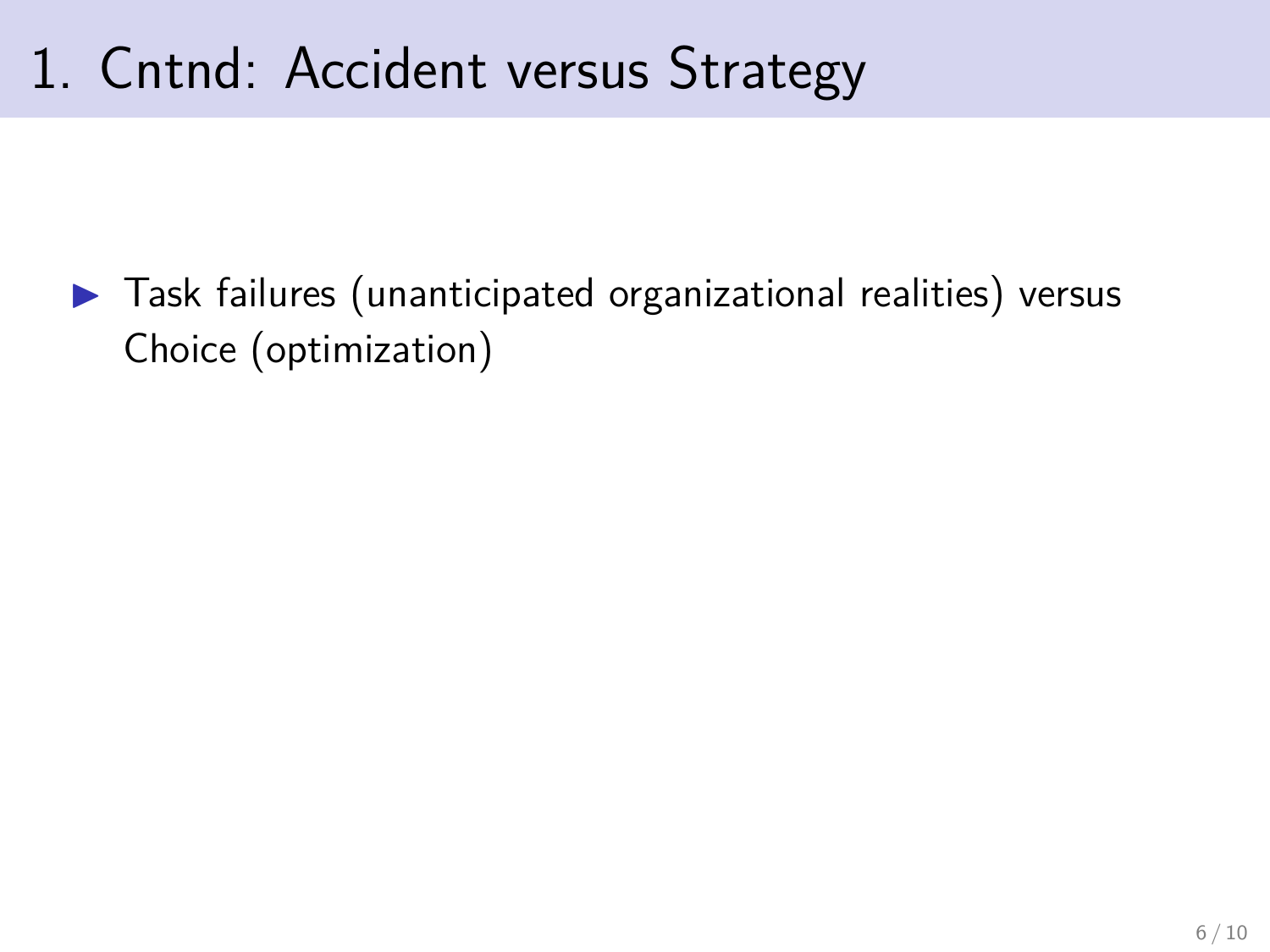- $\blacktriangleright$  Task failures (unanticipated organizational realities) versus Choice (optimization)
	- Behavioural Economics! Are the agents Sophisticated or Naive?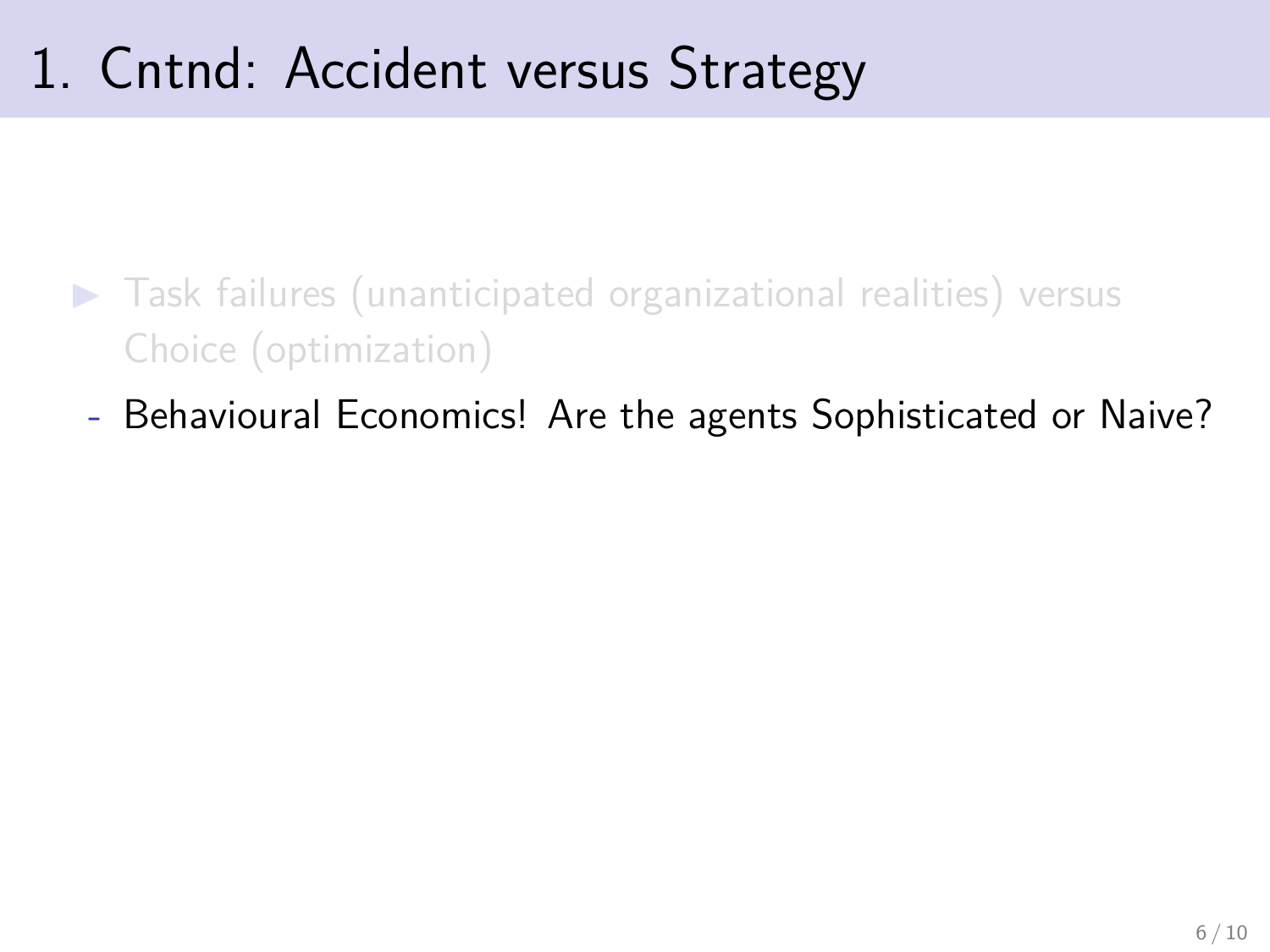- $\triangleright$  Task failures (unanticipated organizational realities) versus Choice (optimization)
	- Behavioural Economics! Are the agents Sophisticated or Naive?
- $\blacktriangleright$  Are managers committing to X through ∆Resources *<* ∆Risk(complexity )? Where X is risk-taking, obfuscation of skill,...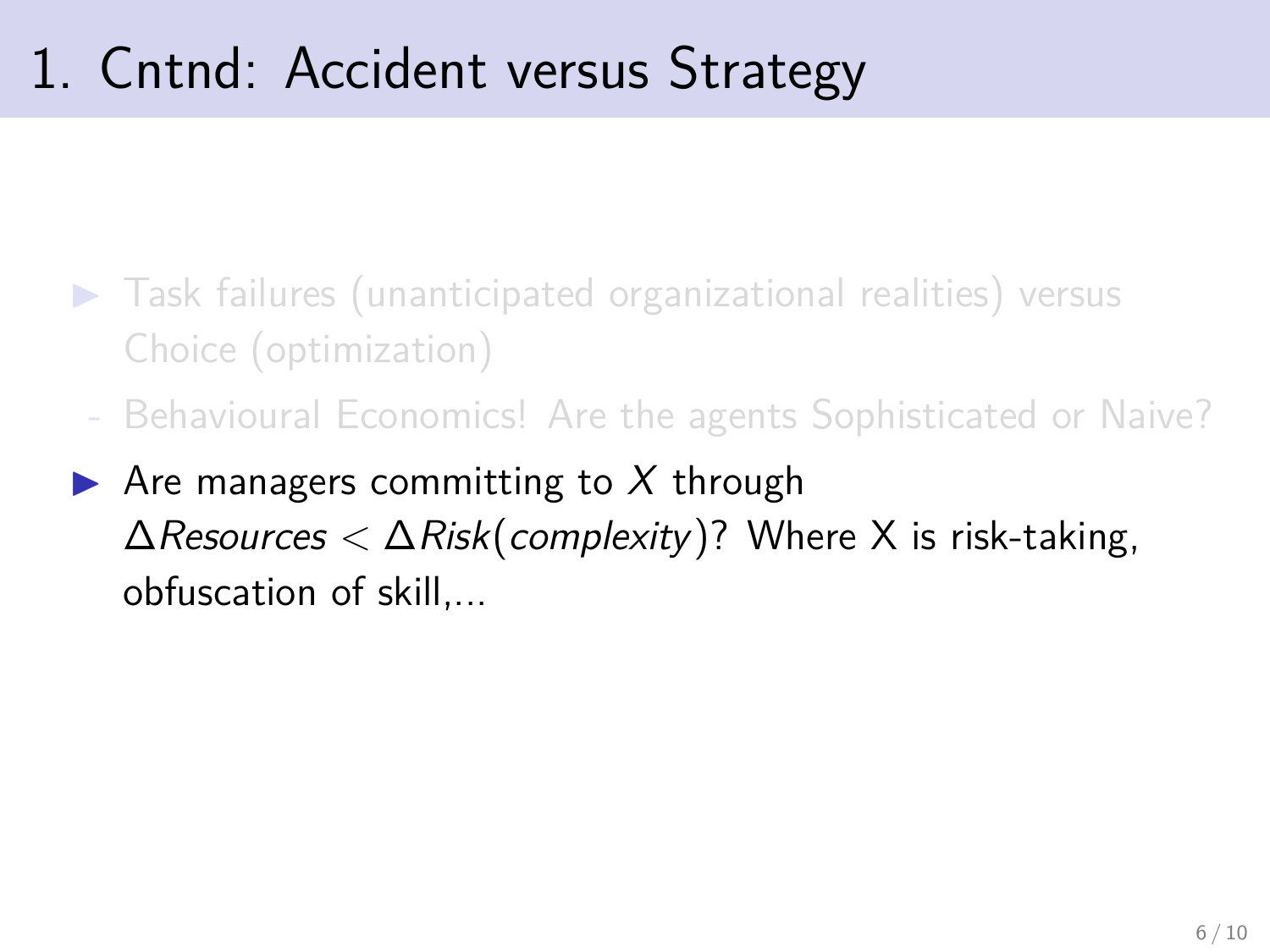- $\triangleright$  Task failures (unanticipated organizational realities) versus Choice (optimization)
	- Behavioural Economics! Are the agents Sophisticated or Naive?
- $\triangleright$  Are managers committing to X through ∆Resources *<* ∆Risk(complexity )? Where X is risk-taking, obfuscation of skill,...
- $\triangleright$  Q: are diversifying managers worse off, do we think this is suboptimal for them in some way?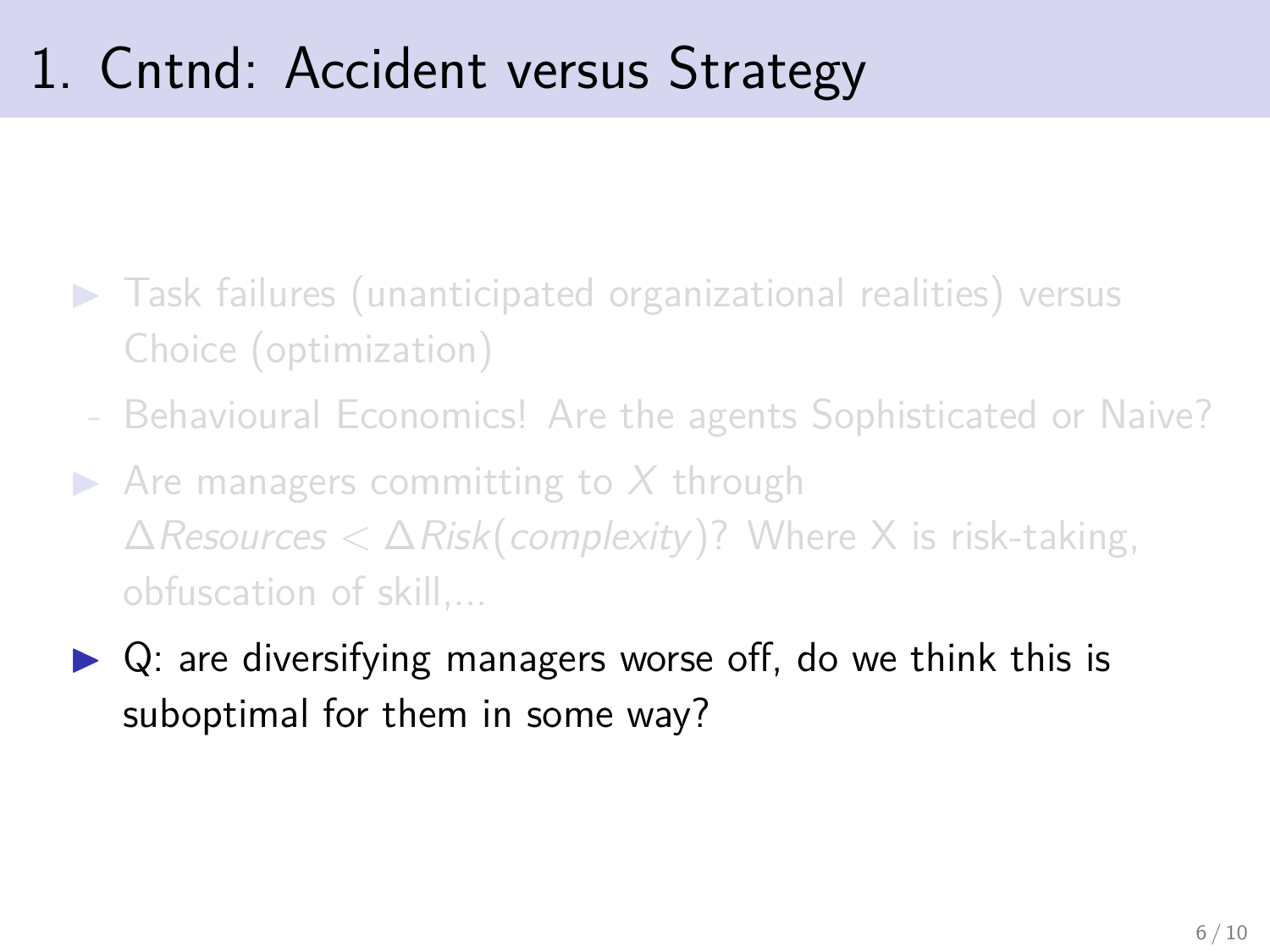$\triangleright$  parallel trends should, most importantly, be in outcomes (LHS), rather than only complexity (RHS) - what I think of as the first stage here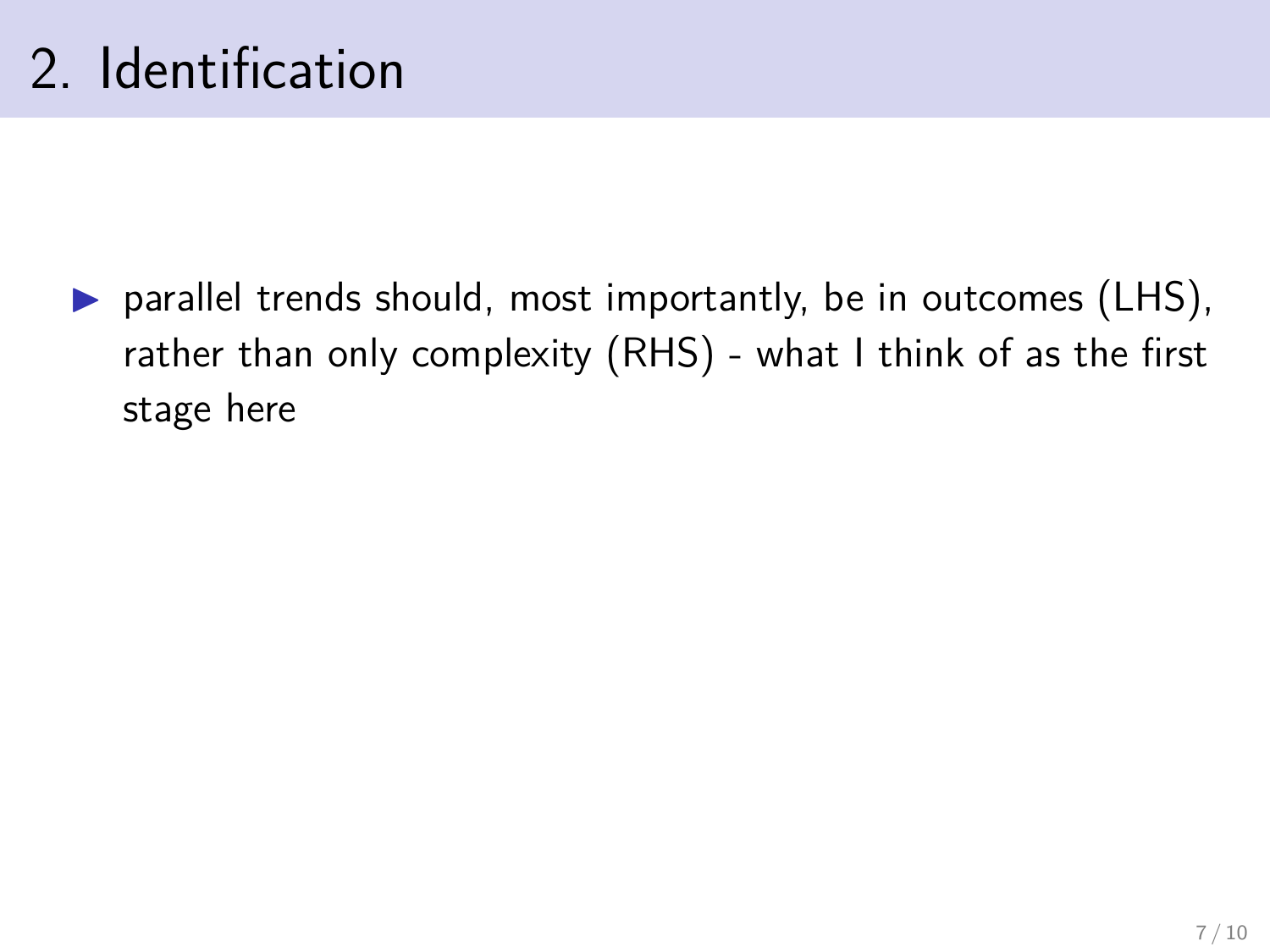# 2. Identification

- $\triangleright$  parallel trends should, most importantly, be in outcomes (LHS), rather than only complexity (RHS) - what I think of as the first stage here
- $\triangleright$  growth into non-bank activities appears related to culture, risk aversion, local opportunities "failures in operational risk management indicate deficiencies in other risk management areas", "[...] show that banks with higher non-interest income ratios have higher contributions to systemic risk, "these restrictions were abolished for reasons unrelated to the operational risk of banks"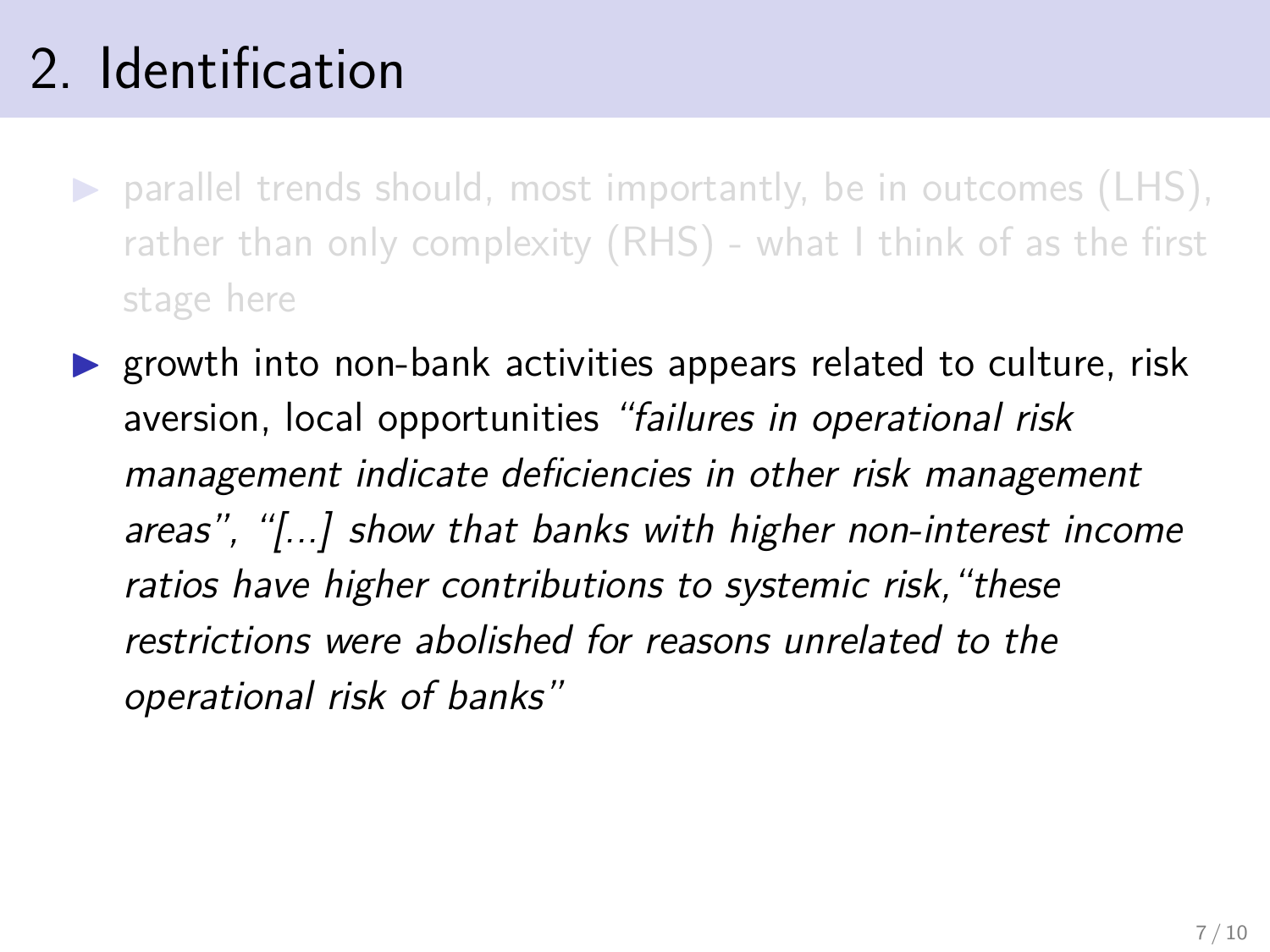- $\triangleright$  parallel trends should, most importantly, be in outcomes (LHS), rather than only complexity (RHS) - what I think of as the first stage here
- $\triangleright$  growth into non-bank activities appears related to culture, risk aversion, local opportunities
- $\triangleright$  put controls on equal footing with treatment: interact with after in order for strongest answer to, e.g. "is this just big banks, or risky banks, or ..." - allow for time varying relationship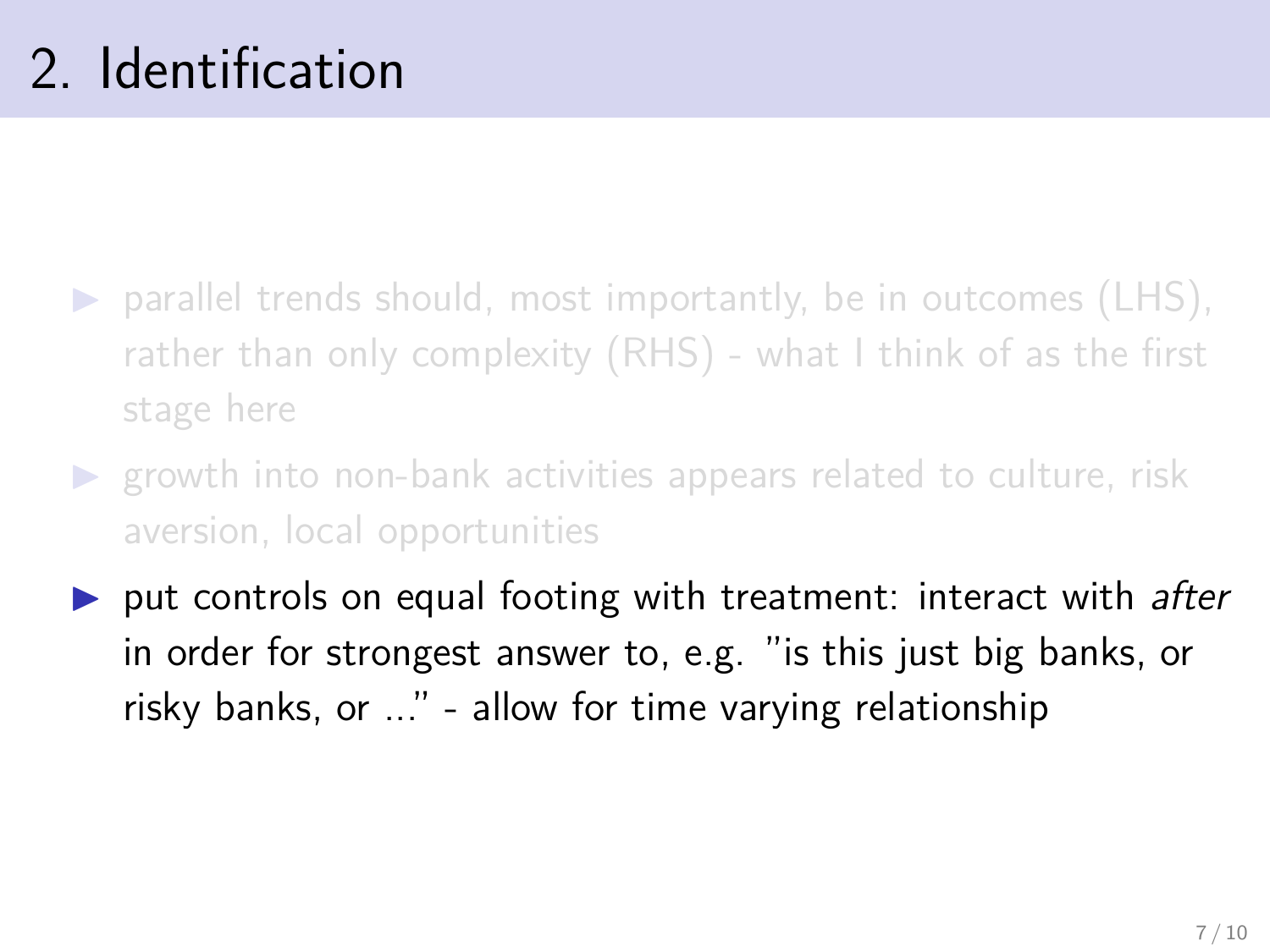

 $\triangleright$  Some concern about degrees of freedom in analysis.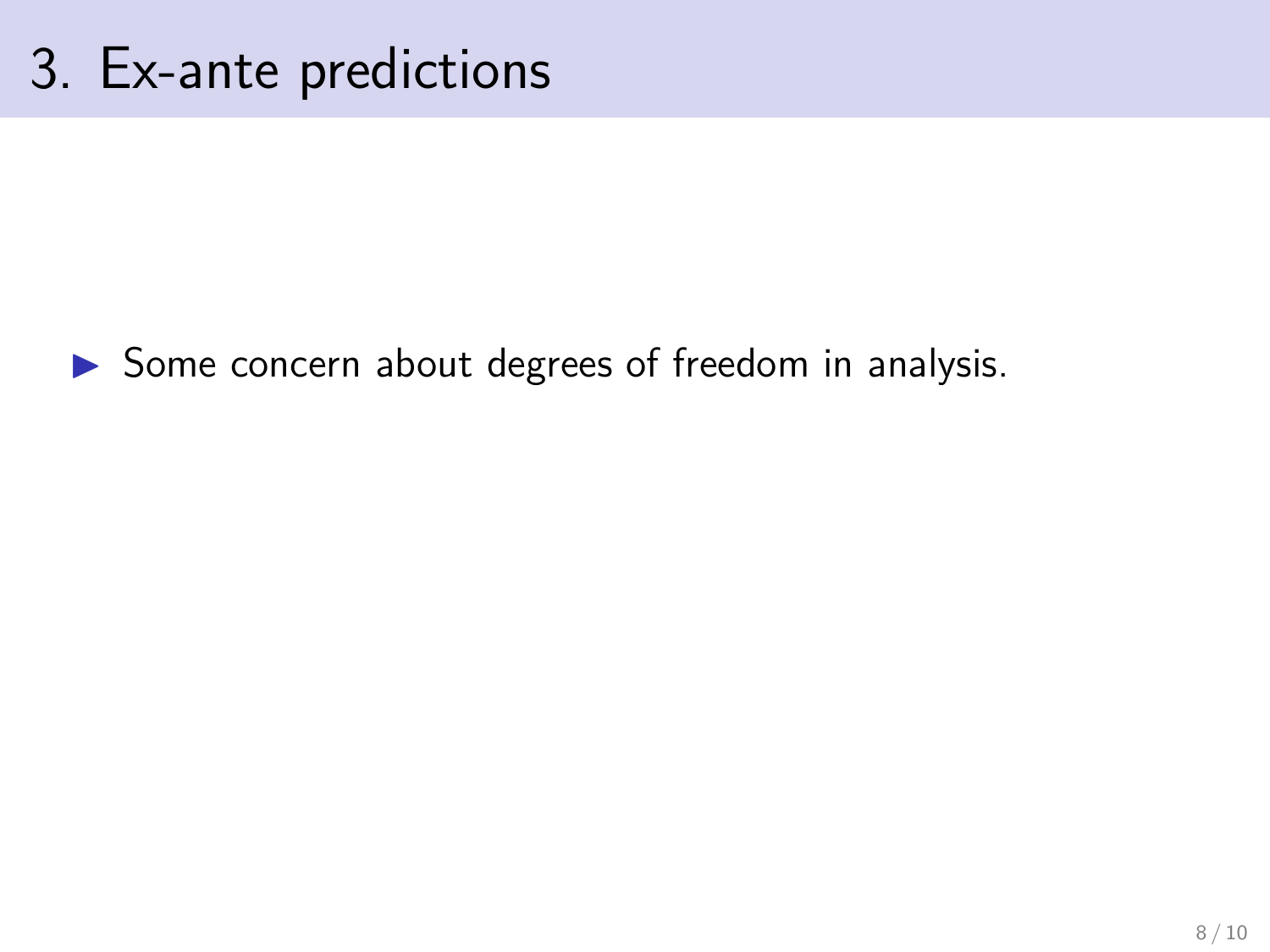- $\triangleright$  Some concern about degrees of freedom in analysis.
- 1 choice of years why before/after 1996-1999, not 1989 or 1999?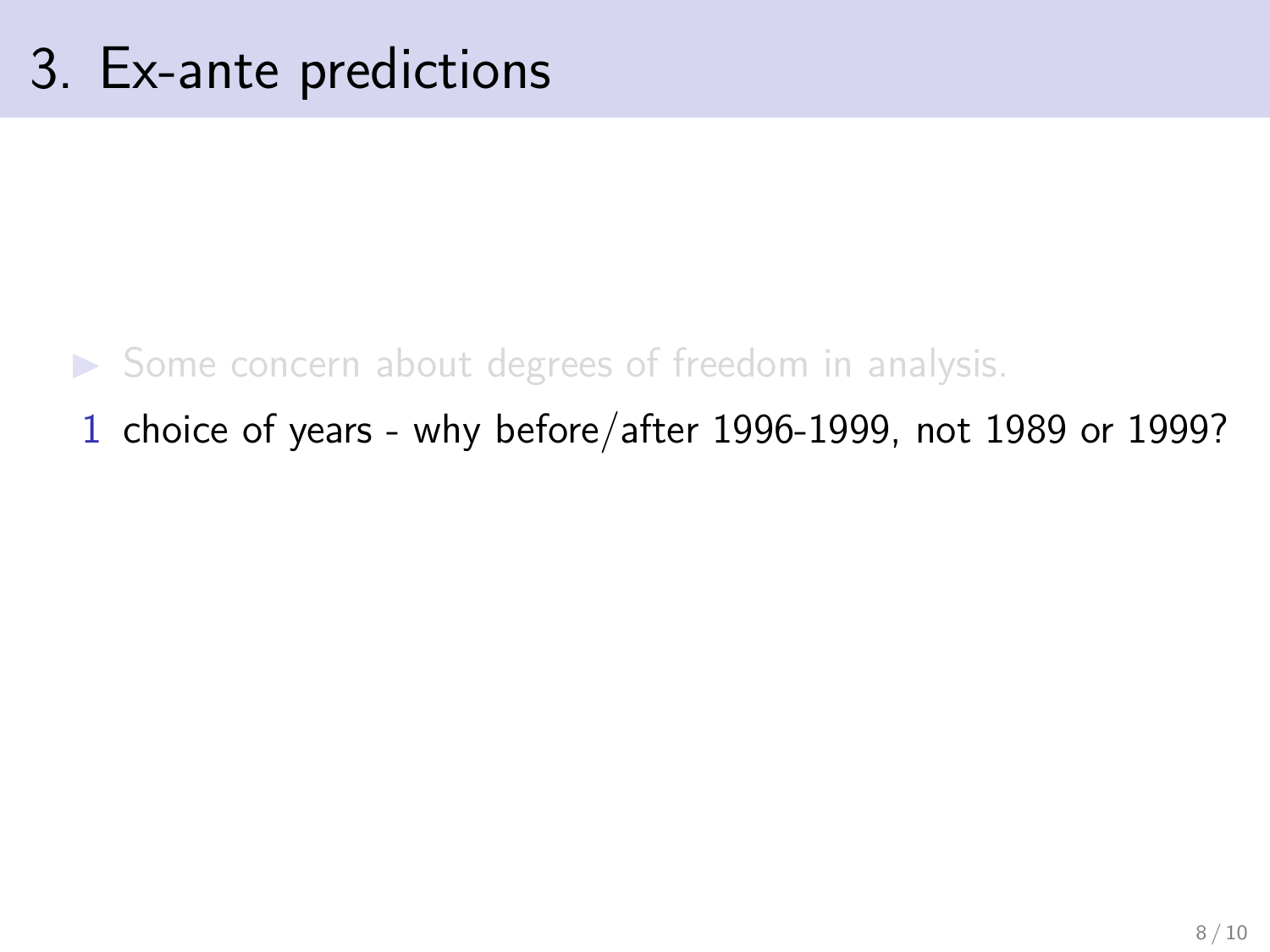- $\triangleright$  Some concern about degrees of freedom in analysis.
- 1 choice of years why before/after 1996-1999, not 1989 or 1999?
- 2 what ex-ante measures would we expect to predict treatment, e.g. banks that hadn't grown would grow into nonbanking (for diversification) seemed just as reasonable to me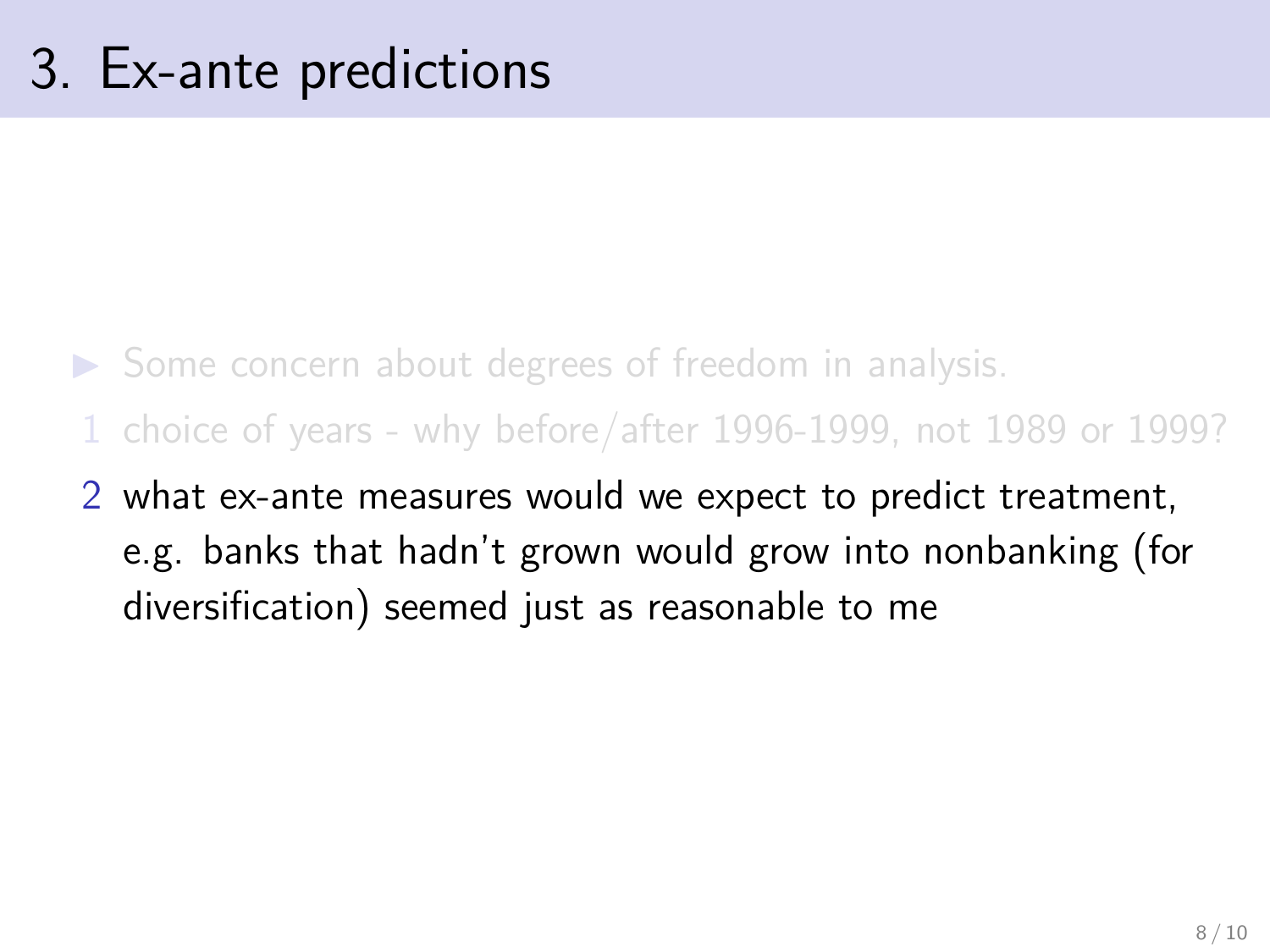$\triangleright$  Model of story you have in mind with assumptions stated clearly could help, even just verbally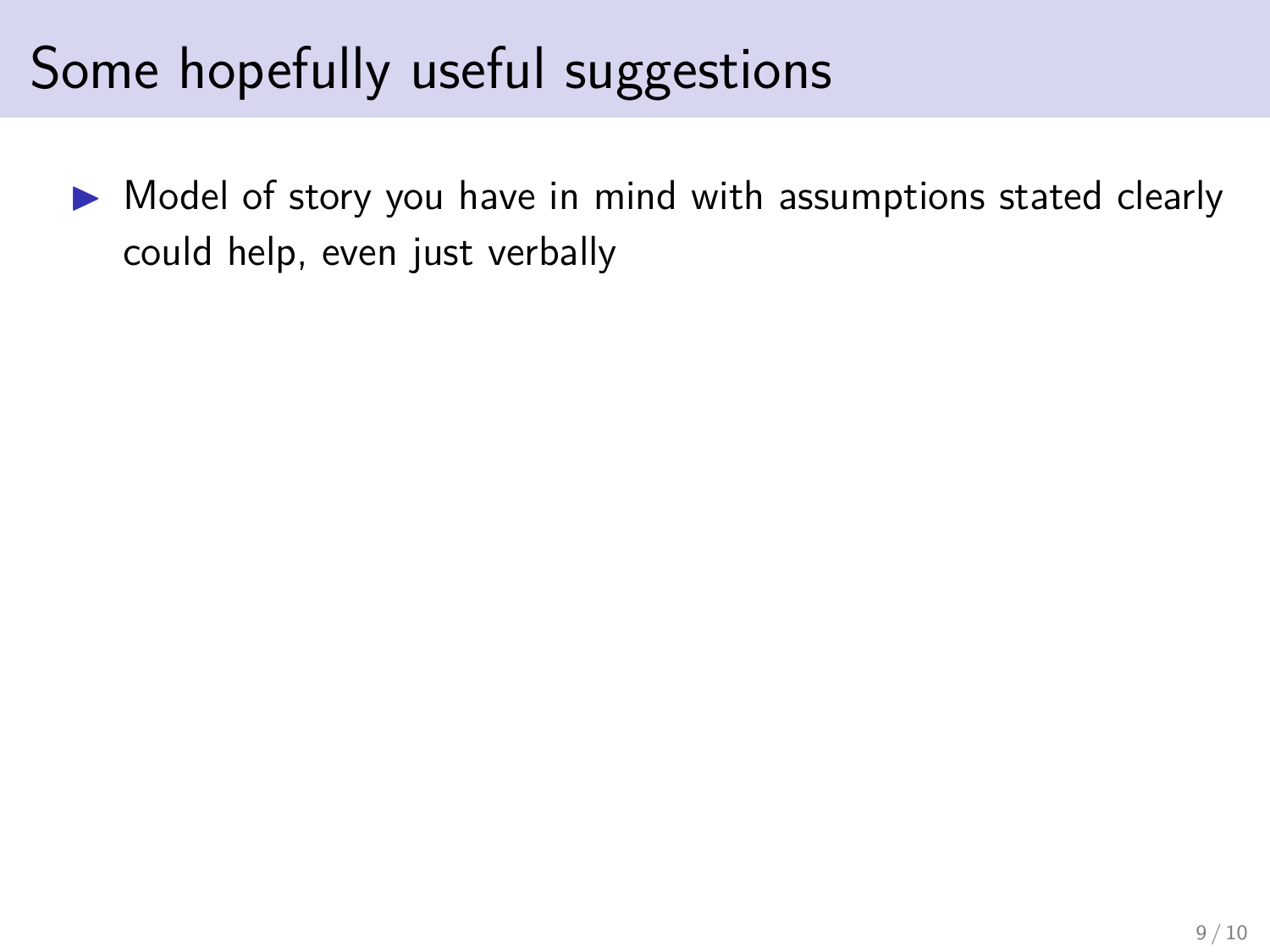- $\triangleright$  Model of story you have in mind with assumptions stated clearly could help, even just verbally
- $\triangleright$  Additional predictions to aid in tighter interpretation. Examples: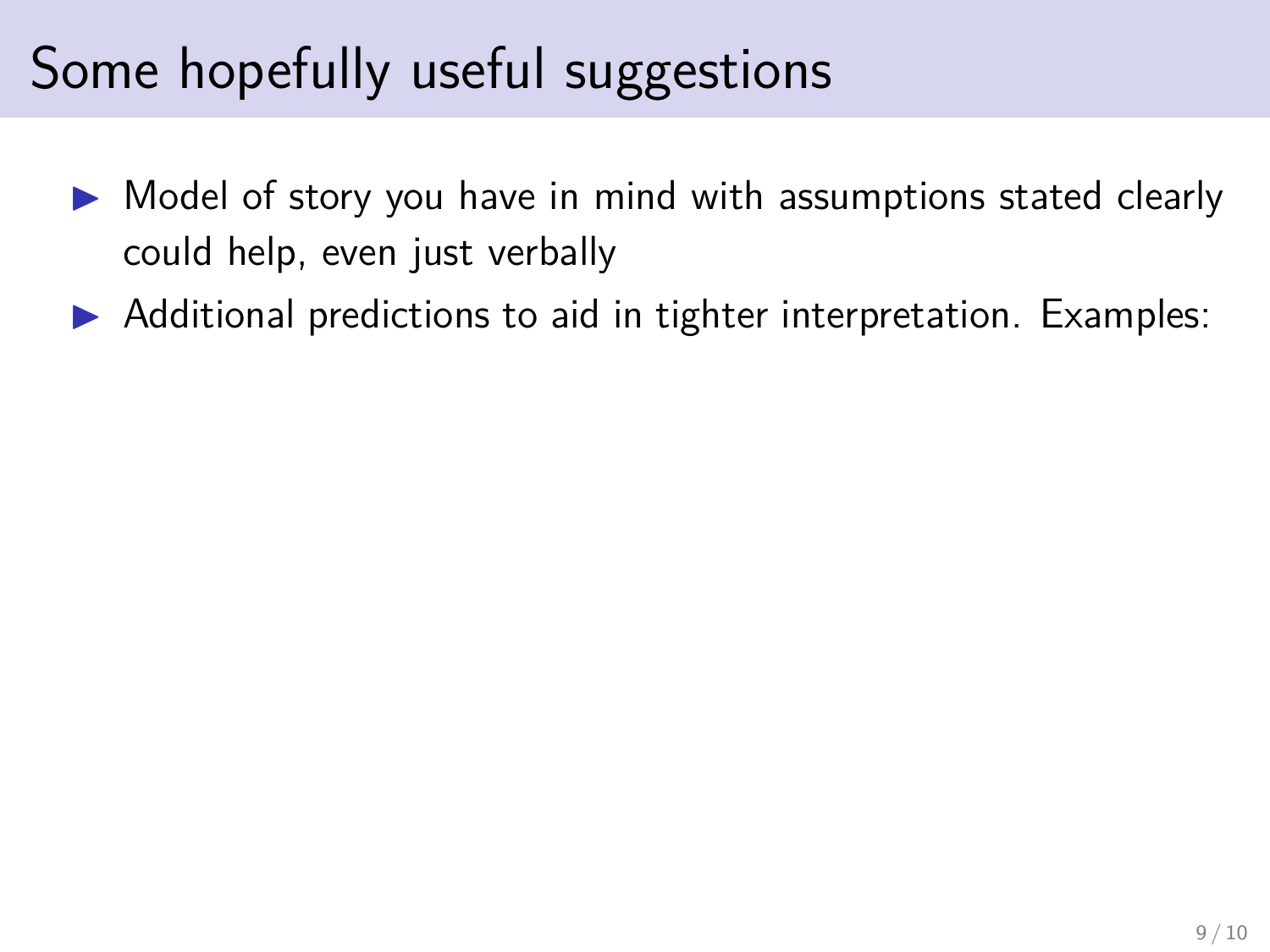- $\triangleright$  Model of story you have in mind with assumptions stated clearly could help, even just verbally
- $\triangleright$  Additional predictions to aid in tighter interpretation. Examples:
	- $\triangleright$  those hitting cap  $\rightarrow$  nonlinear rather than linear relationship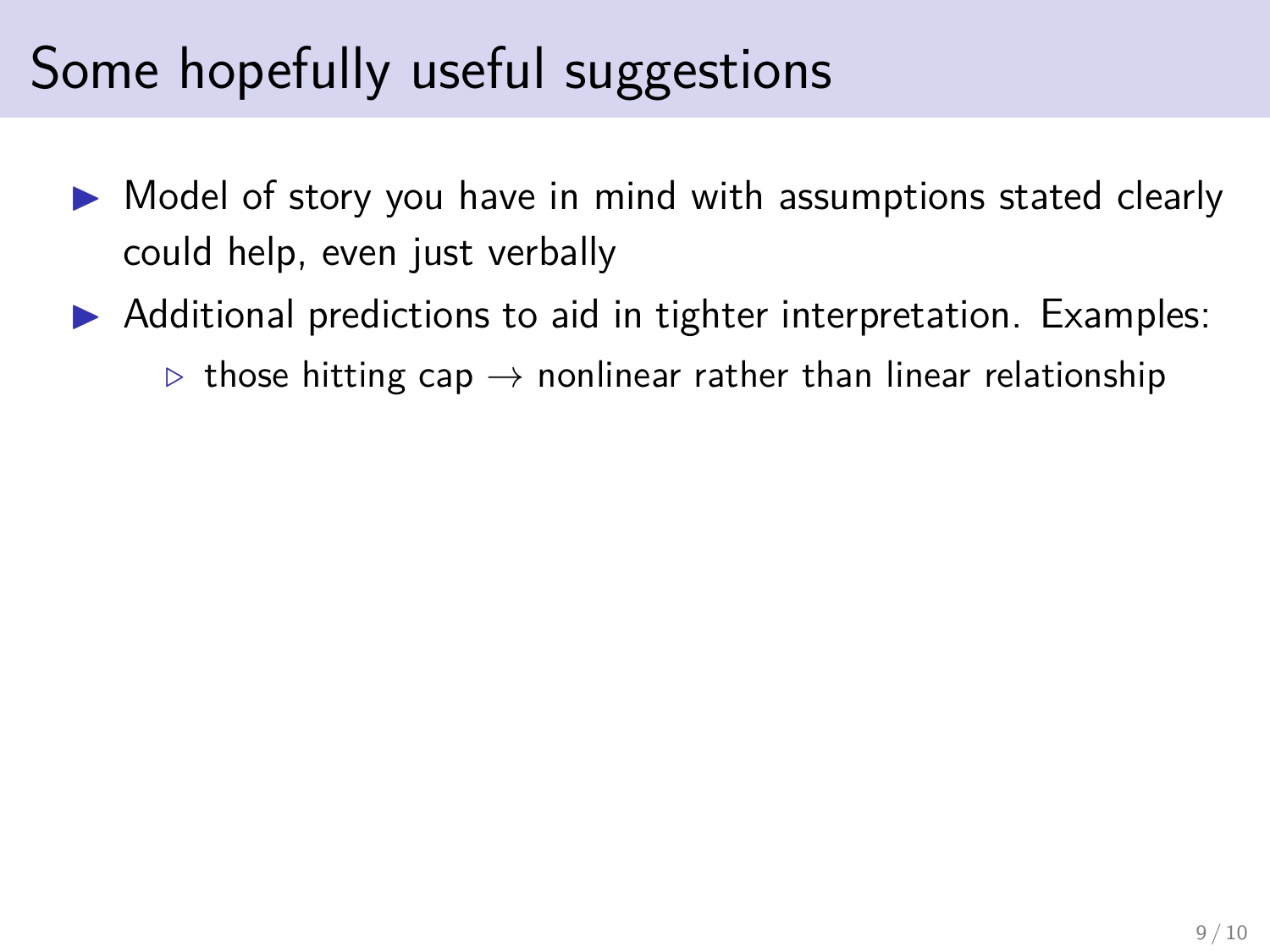- $\triangleright$  Model of story you have in mind with assumptions stated clearly could help, even just verbally
- $\triangleright$  Additional predictions to aid in tighter interpretation. Examples:
	- $\triangleright$  those hitting cap  $\rightarrow$  nonlinear rather than linear relationship
	- *.* possible to use information from event descriptions or firm expectations to distinguish action/choice versus inaction/accident?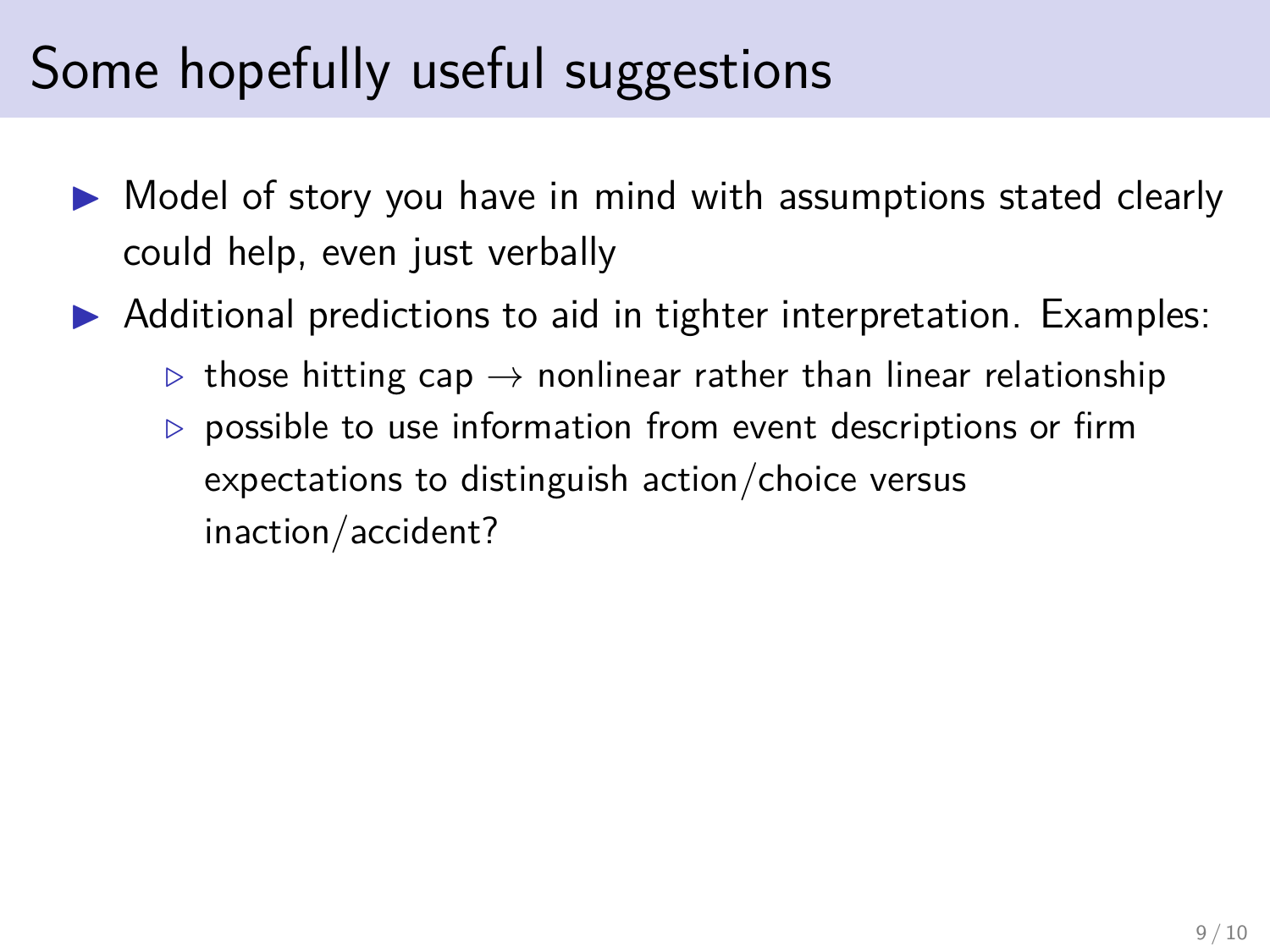- $\triangleright$  Model of story you have in mind with assumptions stated clearly could help, even just verbally
- $\triangleright$  Additional predictions to aid in tighter interpretation. Examples:
	- $\triangleright$  those hitting cap  $\rightarrow$  nonlinear rather than linear relationship
	- *.* possible to use information from event descriptions or firm expectations to distinguish action/choice versus inaction/accident?
	- *.* other acquisitions that increase scope (within banking), or acquisitions in general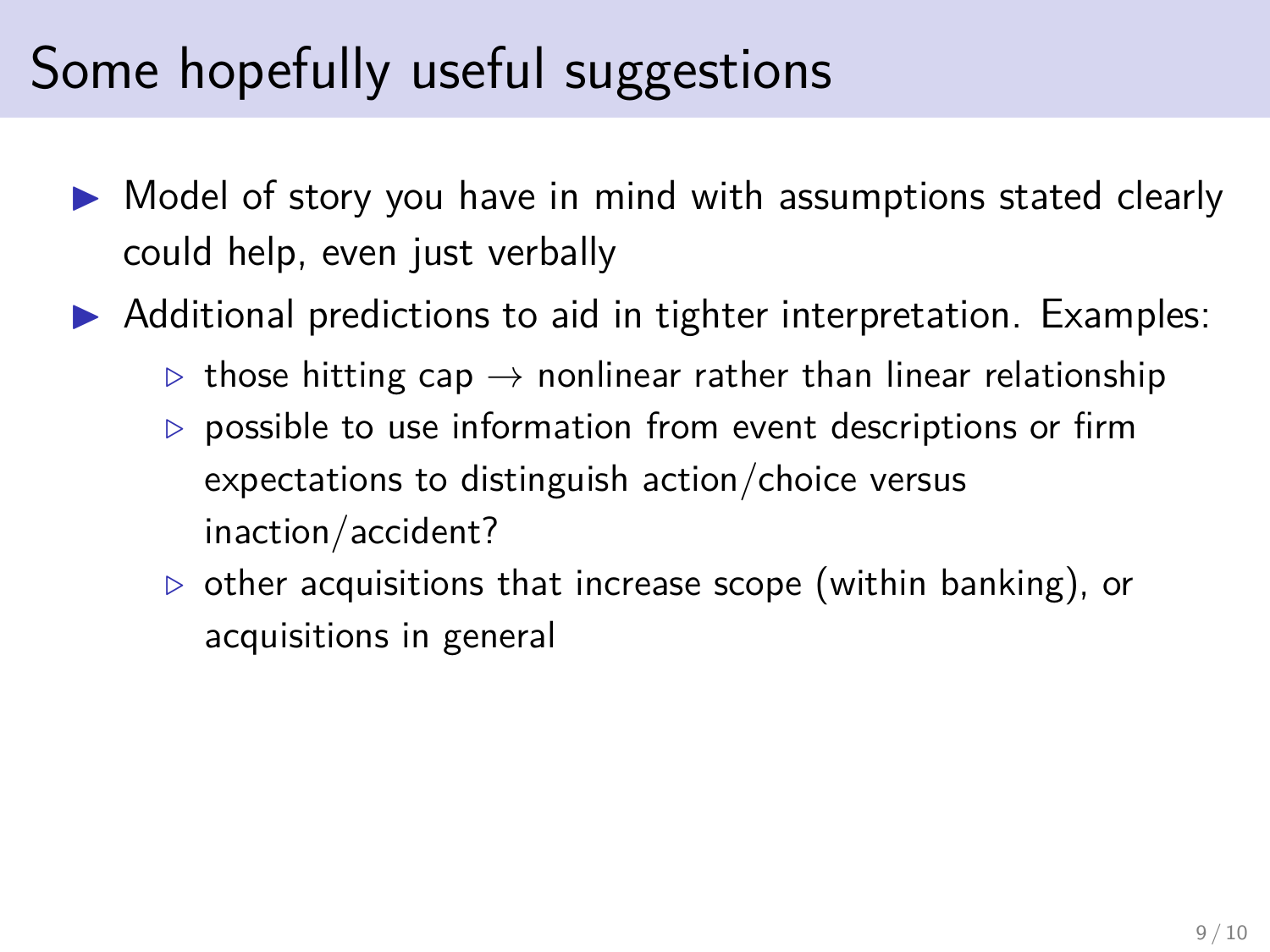- $\triangleright$  Model of story you have in mind with assumptions stated clearly could help, even just verbally
- $\triangleright$  Additional predictions to aid in tighter interpretation. Examples:
	- $\triangleright$  those hitting cap  $\rightarrow$  nonlinear rather than linear relationship
	- *.* possible to use information from event descriptions or firm expectations to distinguish action/choice versus inaction/accident?
	- *.* other acquisitions that increase scope (within banking), or acquisitions in general
- IMHO: I think this paper has a broader audience to aim for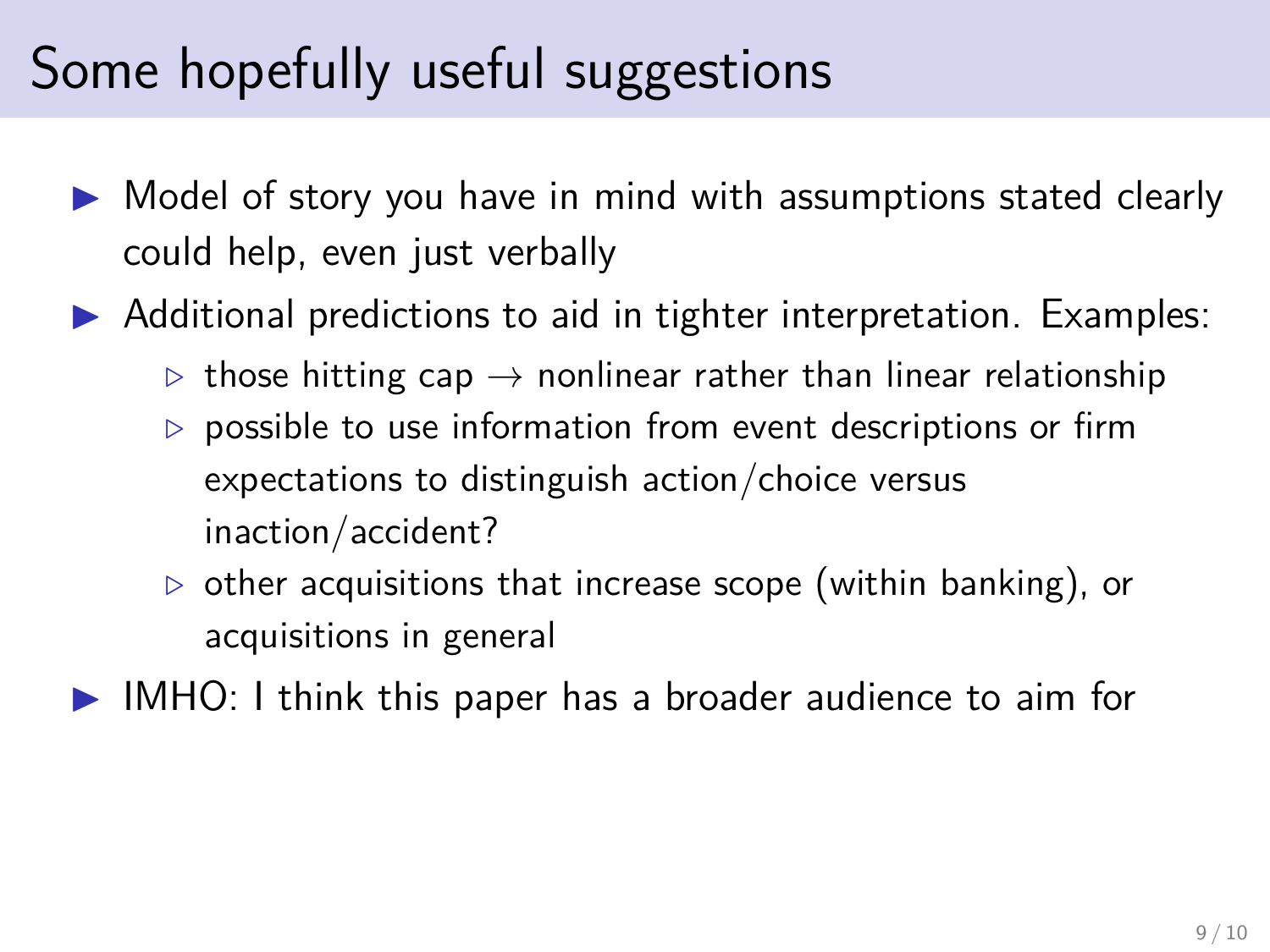- $\triangleright$  Model of story you have in mind with assumptions stated clearly could help, even just verbally
- $\triangleright$  Additional predictions to aid in tighter interpretation. Examples:
	- $\triangleright$  those hitting cap  $\rightarrow$  nonlinear rather than linear relationship
	- *.* possible to use information from event descriptions or firm expectations to distinguish action/choice versus inaction/accident?
	- *.* other acquisitions that increase scope (within banking), or acquisitions in general
- $\blacktriangleright$  IMHO: I think this paper has a broader audience to aim for
	- *.* jargon, regulatory definitions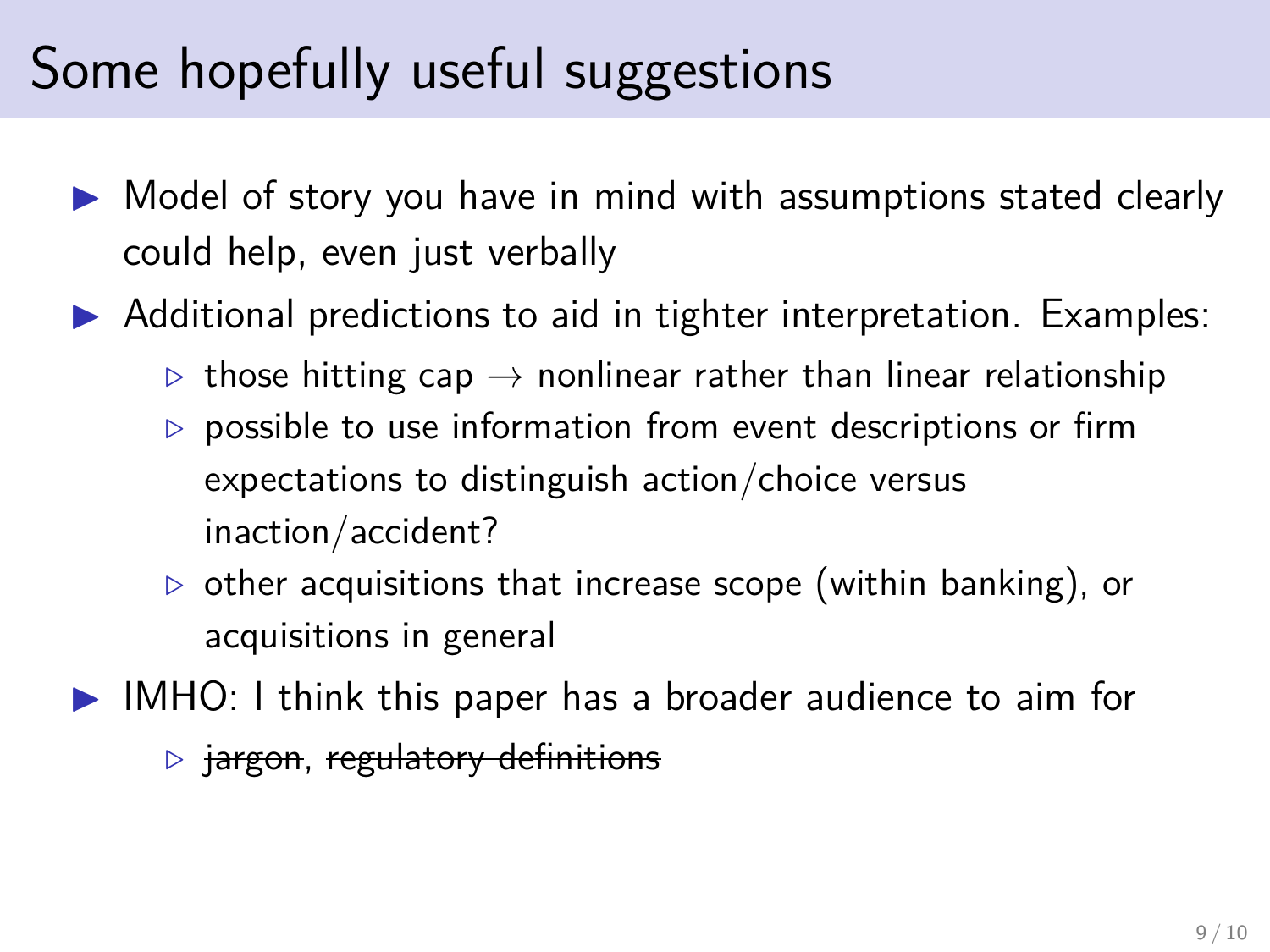- $\triangleright$  Model of story you have in mind with assumptions stated clearly could help, even just verbally
- $\triangleright$  Additional predictions to aid in tighter interpretation. Examples:
	- $\triangleright$  those hitting cap  $\rightarrow$  nonlinear rather than linear relationship
	- *.* possible to use information from event descriptions or firm expectations to distinguish action/choice versus inaction/accident?
	- *.* other acquisitions that increase scope (within banking), or acquisitions in general

 $\blacktriangleright$  IMHO: I think this paper has a broader audience to aim for

- *.* jargon, regulatory definitions
- *.* Banks as one (highly regulated, hence "ideal") laboratory to study complexity of firms in general